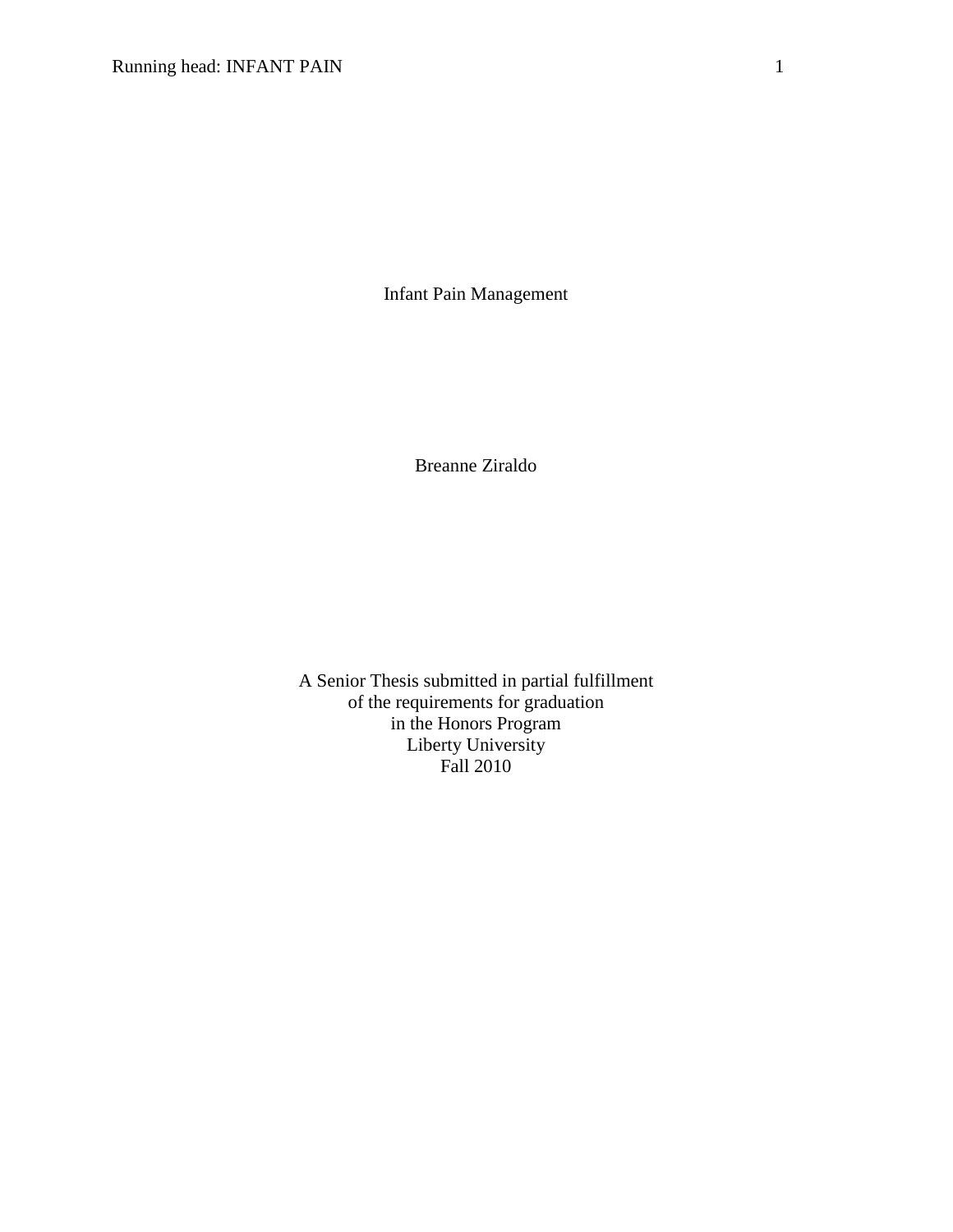Acceptance of Senior Honors Thesis

This Senior Honors Thesis is accepted in partial fulfillment of the requirements for graduation from the Honors Program of Liberty University.

> Cynthia Goodrich, Ed.D. Thesis Chair

\_\_\_\_\_\_\_\_\_\_\_\_\_\_\_\_\_\_\_\_\_\_\_\_\_\_\_\_\_\_

Mary Highton, M.S.N. Committee Member

\_\_\_\_\_\_\_\_\_\_\_\_\_\_\_\_\_\_\_\_\_\_\_\_\_\_\_\_\_\_

Lynnda S. Beavers, Ph.D. Committee Member

\_\_\_\_\_\_\_\_\_\_\_\_\_\_\_\_\_\_\_\_\_\_\_\_\_\_\_\_\_\_

Brenda Ayres, Ph.D. Honors Director

\_\_\_\_\_\_\_\_\_\_\_\_\_\_\_\_\_\_\_\_\_\_\_\_\_\_\_\_\_\_

 $\frac{1}{2}$  ,  $\frac{1}{2}$  ,  $\frac{1}{2}$  ,  $\frac{1}{2}$  ,  $\frac{1}{2}$  ,  $\frac{1}{2}$  ,  $\frac{1}{2}$  ,  $\frac{1}{2}$  ,  $\frac{1}{2}$  ,  $\frac{1}{2}$  ,  $\frac{1}{2}$  ,  $\frac{1}{2}$  ,  $\frac{1}{2}$  ,  $\frac{1}{2}$  ,  $\frac{1}{2}$  ,  $\frac{1}{2}$  ,  $\frac{1}{2}$  ,  $\frac{1}{2}$  ,  $\frac{1$ Date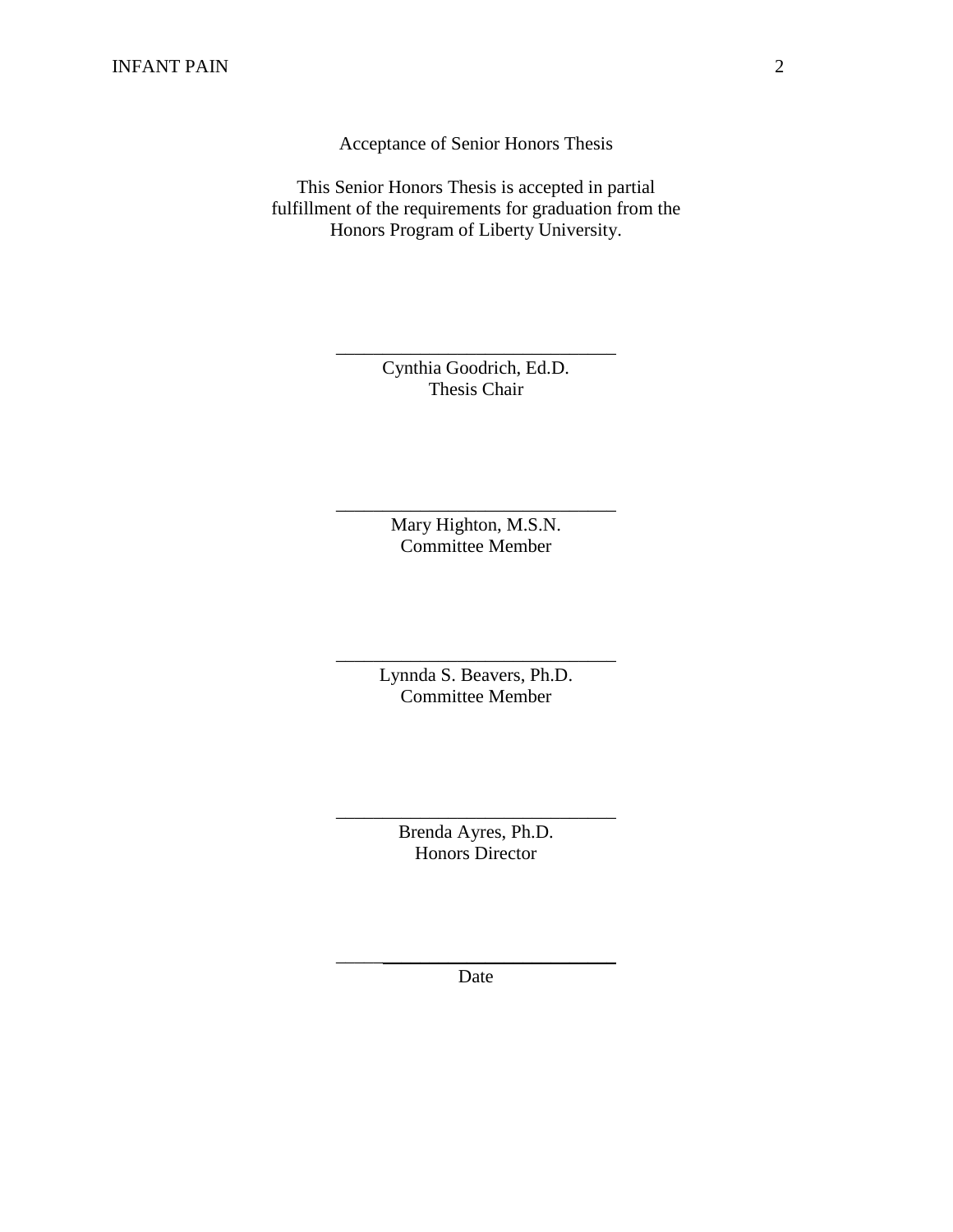INFANT PAIN 3

### **Abstract**

Emphasis on infant pain management has recently become prominent in the medical field. Though it was once thought that infants do not feel pain or remember pain, this thinking has changed due to recent research on the subject. This research has found that infants' underdeveloped nervous systems actually leads to increased pain rather than decreased pain as previously thought. Research has also found that there are long-term developmental risks associated with prolonged or unmanaged pain in infancy. However, this has not been applied to clinical practice. Studies show that infants are still being under-medicated, if medicated at all, for painful or invasive procedures. Infants in the neonatal intensive care unit are at a high-risk for complications related to unmanaged pain because of the frequency and abundance of invasive procedures performed on this unit. Reasons for this include lack of physician education on this subject, risk for adverse effects with opioid administration, and lack of adequate pain assessment tools for infants. There are some interventions that can be implemented to improve pain management in infants, which include non-pharmacological methods and educating medical staff on this subject.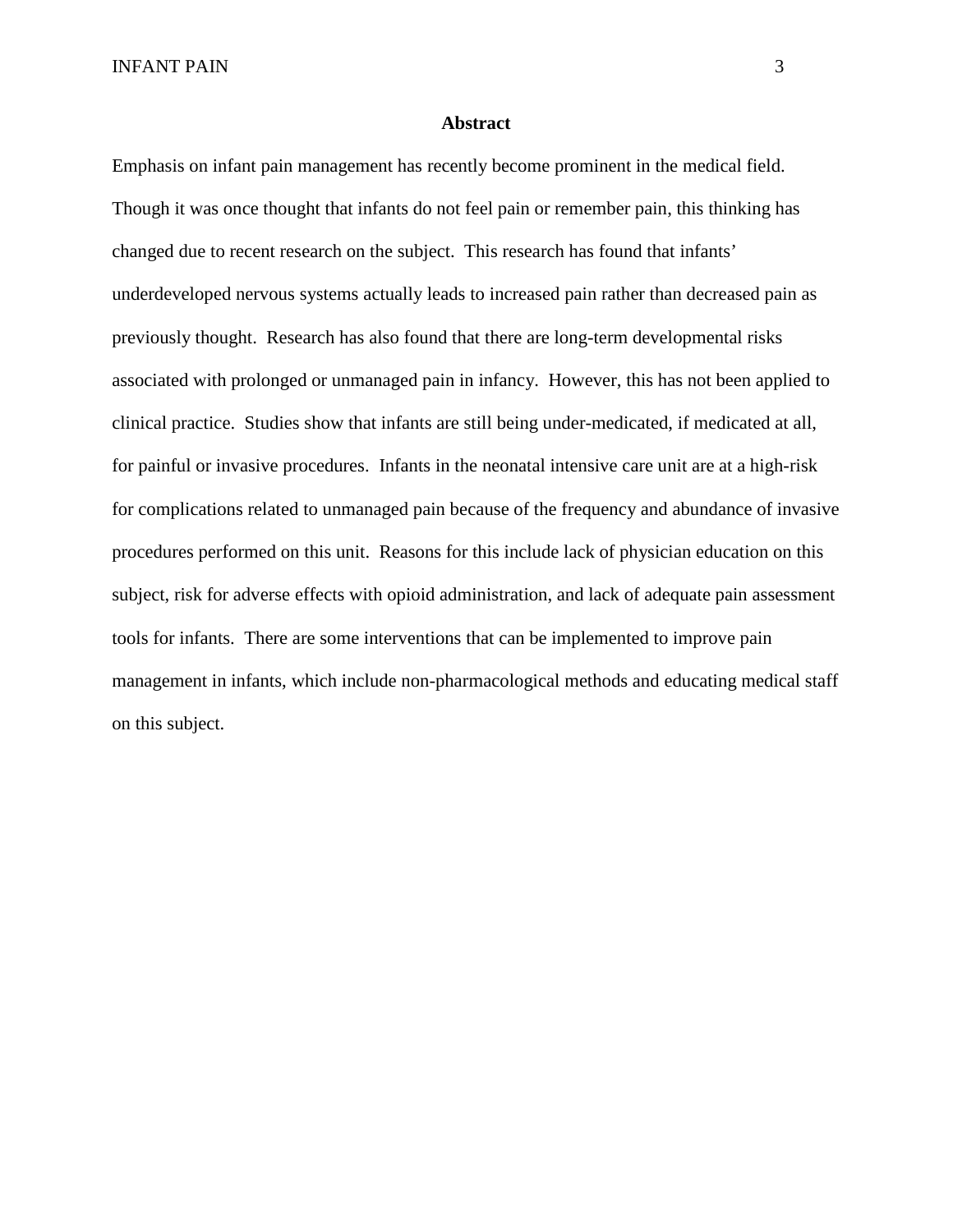# Table of Contents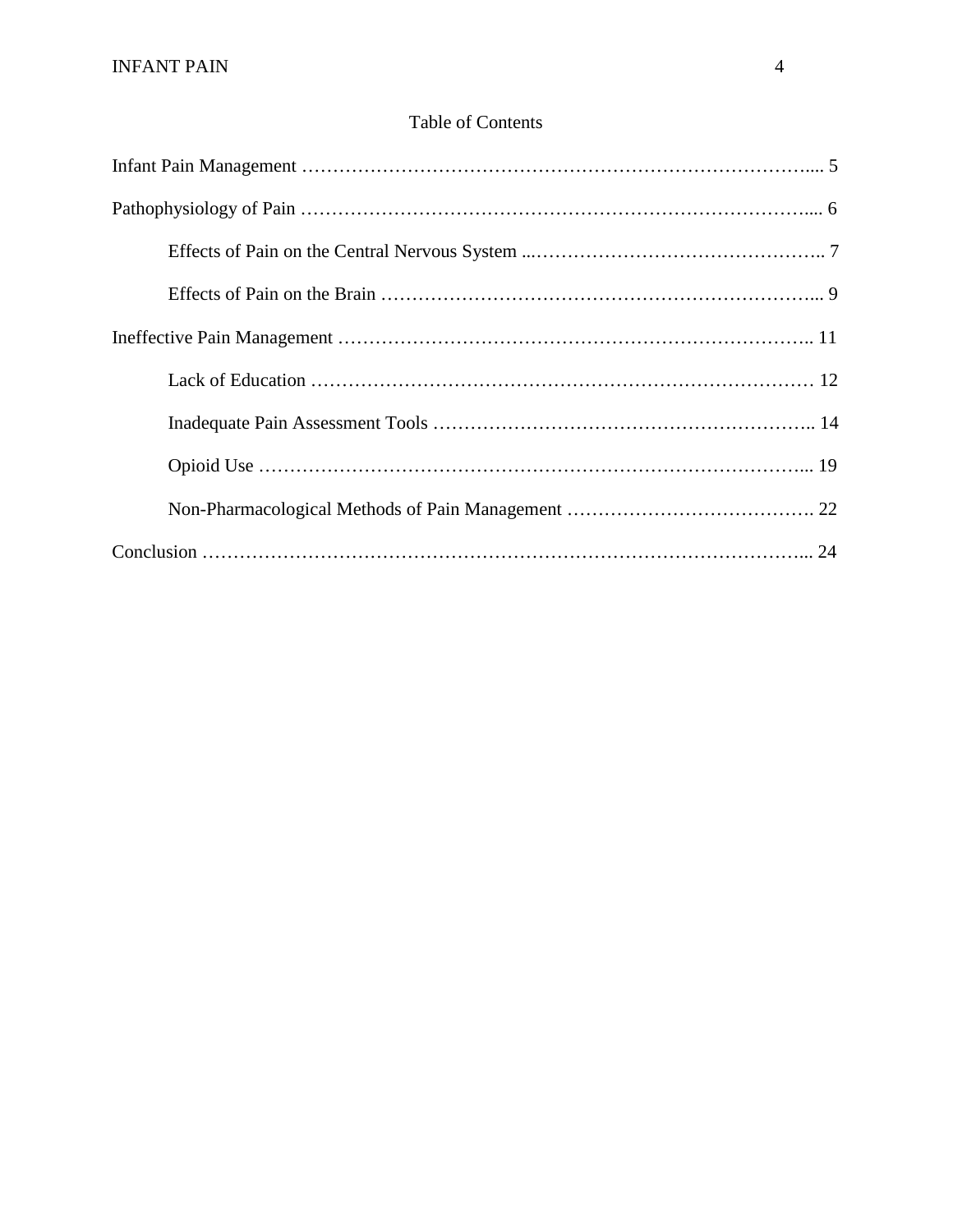### **Infant Pain Management**

Pain management for infants is a much debated topic in the medical field. New research has recently brought about a change in how infants' perception of pain is viewed. In the past, it was thought that infants had an underdeveloped nervous system and, therefore, did not feel pain as acutely as adults. It was also thought that infants did not remember pain, so it did not have an effect on them. However, recent research has shown the contrary. Infants do feel pain as adults do and may actually feel it more acutely. Also, some research has shown that prolonged pain in infants can affect their development. Though this research is well documented and accessible, a change in clinical practice has not occured. Studies have shown that infants are still undermedicated for invasive procedures. The most susceptible population is infants in the neonatal intensive care unit. There are numerous amounts of invasive procedures that these infants must undergo daily. Unfortunately, many of them are not properly medicated, and, therefore, are at a high risk for developmental complications associated with prolonged pain. There are many reasons for this, including ineffective pain assessment. Because infants are nonverbal, pain assessment and management is not as easy as it is with adults. Infants cannot verbalize when they are in pain, so healthcare professionals must be proactive about watching the infant for signs of pain. Another reason has to do with a lack of knowledge or research on this subject. Because infant pain is a recent concept, little research has been conducted in this area. There is still much to learn about infant pain management and more research needs to be conducted on this subject. However, the rapid development of infants makes it challenging to gather a control group that is the same gestational age in order to conduct a reliable study. Also, the lack of knowledge in the area of how infants exhibit pain has led to inadequate pain assessment tools that are not congruent with each other. This further complicates the research process, since there are several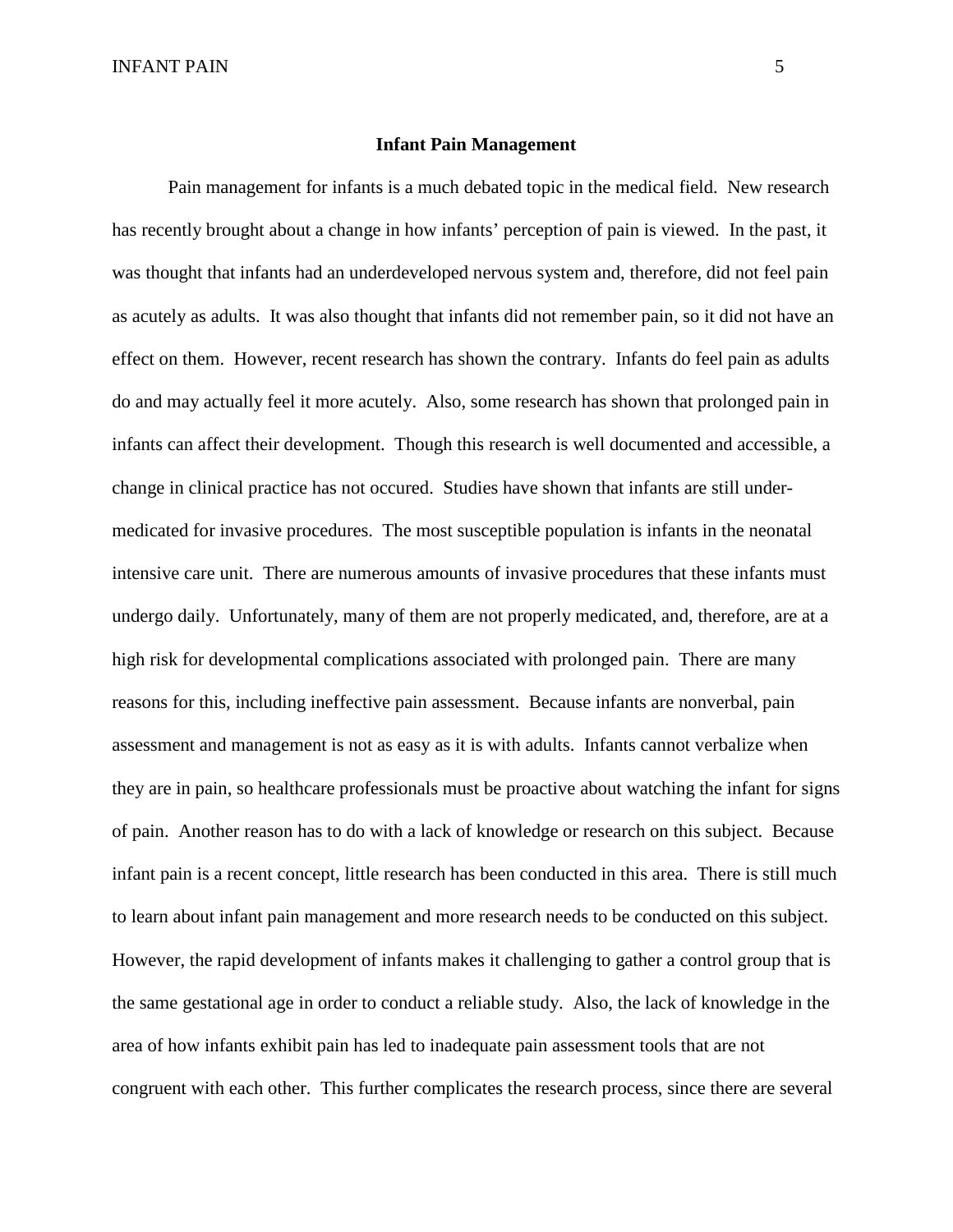different ways of evaluating pain and therapeutic interventions, making comparing results with other research findings a challenge (Walker & Howard, 2002). Lack of research has led to a lack in the education of healthcare professionals. This combined with other complications such as ineffective pain assessment tools and adverse effects of pain medications have led to a deficit in the area of infant pain management.

## **Pathophysiology of Pain**

Pain arises from the stimulation of sensory nerves in the tissues. The mode of transmission for pain is through the central nervous system. There are two divisions within this system, which are the parasympathetic and sympathetic nervous systems. The parasympathetic nervous system is responsible for resting and digesting, while the sympathetic is responsible for the fight or flight response. When tissue damage occurs, a transmission is sent through these nerves, to nerves in the spinal cord, and then to nerves in the brain that interpret the sensation as painful.

The brain then stimulates the sympathetic nervous system resulting in physiological responses such an increased heart rate and respirations, epinephrine release, and other systemic responses. Pressure and extreme heat or cold can also stimulate the transmission through these nerves and the sympathetic nervous system. However, each individual is different regarding how much stimulation is needed before the transmission is sent. This is called the pain threshold. In the past, it was thought that this system was not yet developed in infants and, therefore, they could not experience pain acutely. It was believed that infants did not feel pain the same way adults do, nor did they remember the pain. Because of this, many physicians did not see the need to medicate infants before procedures or manage their pain in the same way they would for an adult patient. However, recent research has shown that this is not the case. In fact, the thalamus, which is the part of the brain responsible for the perception of pain, is developed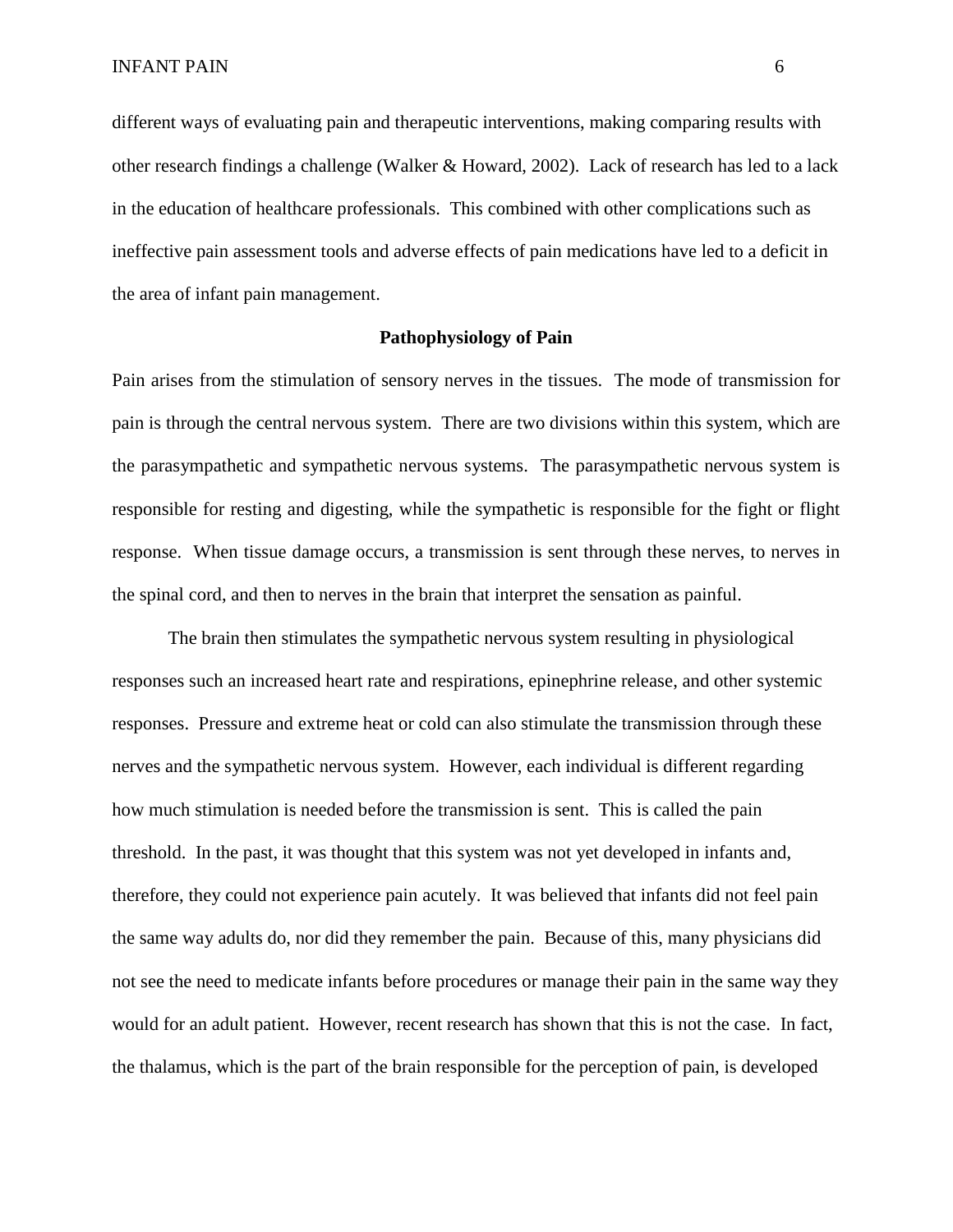by 20 to 24-weeks gestation, and researchers can now see that at 24-weeks gestation, infants physically respond to painful stimuli (Hatfield, 2008). There are several different types of pain an infant can experience. These include acute pain caused by invasive procedures such as heel sticks, established pain caused by inflammation, or prolonged pain caused by nerve damage, osteomyelitis, or necrotizing enterocolitis (Anand, 2007). Because there are many different types and causes of pain that have different effects developmentally, it is important that it is evaluated thoroughly and treated individually.

### **Effects of Pain on the Central Nervous System**

Much research has been conducted on infants' pain, and it is found that they not only feel pain acutely, but that prolonged pain may have an impact on their development. When pain occurs, it stimulates the sympathetic nervous system. This causes an increase in heart rate and respirations, bronchodilation, and a shunting of blood away from the gastrointestinal system to the core of the body. It also causes a release of hormones such as epinephrine, cortisol and aldosterone. These hormones cause an increase in blood pressure and blood glucose levels, vasoconstriction, and decrease the function of the immune system. Any of these symptoms if experienced for long periods of time can cause damage to the body and its systems. Because cortisol suppresses the immune system, prolonged pain and, therefore, prolonged high levels of cortisol can predispose the infant to infections and delay healing in the body (Ponder, 2002).

Also, in order for a stimulus to be transmitted from nerve to nerve, there needs to be enough action potential or energy for the information to be passed on. In order to speed up the transmission of information, nerves develop a coat of protein called a myelin sheath. Also, sensory nerves are surrounded by myelin, which increases the speed of transmission. In infants, these nerves have not developed the myelin sheath, which causes transmission through the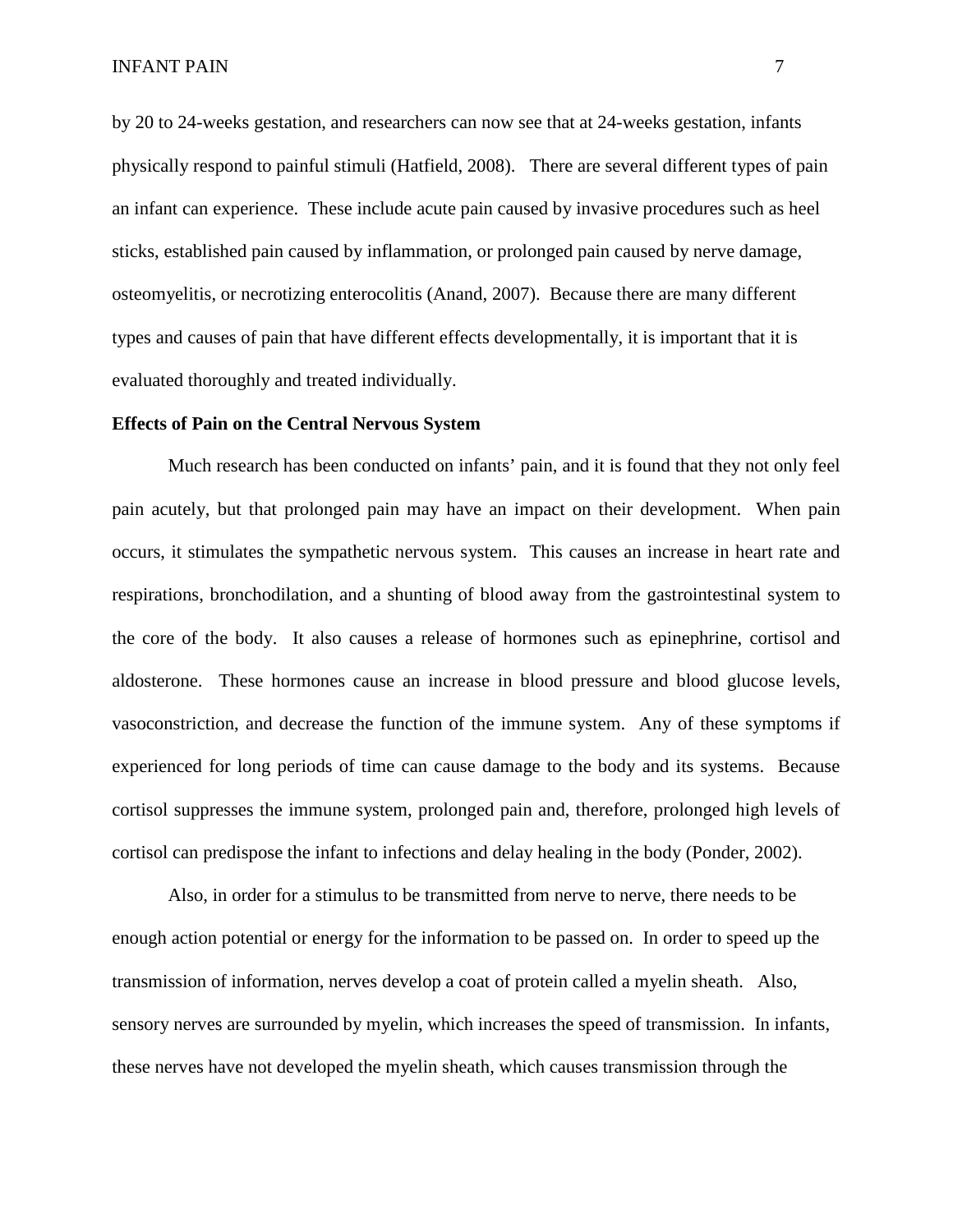nerves to be slower and actually leads to their feeling pain more intensely than adults (Sayed, 2007).

Other sensory systems such as sight or hearing develop as they are stimulated; however, the pain system develops normally when it is not stimulated. Prolonged, excessive stimulation can lead to abnormal development of the structure of the system and can cause increased sensitivity (Anand, 2007). A study performed during the first week of life of rat babies revealed that the organization of the nerves can actually be altered by prolonged inflammation during this time. Nerves are connected to the spinal cord in a specific way that correlate with each part of the body; however, based on this research, nerve damage or constant inflammation can alter this organization (Walker & Howard, 2002). An alteration in this organization can lead to a plethora of chronic problems including hyperalgesia. The neonatal intensive care unit has a lot of sensory stimulation. There are lots of lights, assessments, and procedures conducted. The infant is constantly being touched and handled, which stimulates the nervous system. Because the nervous system is already stimulated, when the infant then experiences pain or true discomfort, the nervous system responds hyperactively (Cignacco et al., 2008). This is evidenced by an increased withdrawal of the limbs seen in infants who have had repeated heel sticks. Repeated pain causes hyperalgesia, which is oversensitivity to pain. Hyperalgesia causes a decrease in the threshold of pain, which causes the infant to withdraw its limb (Walker & Howard, 2002).

During the neonatal period, the inhibitory pathways of the sensory system are still developing. Because of this, prolonged pain or inflammation can have developmental effects that are not seen in adults. People who experience prolonged, unmanaged pain as infants perceive pain more acutely as adults. For example, infant males who underwent circumcision without any pain interventions responded more acutely to the pain of immunizations compared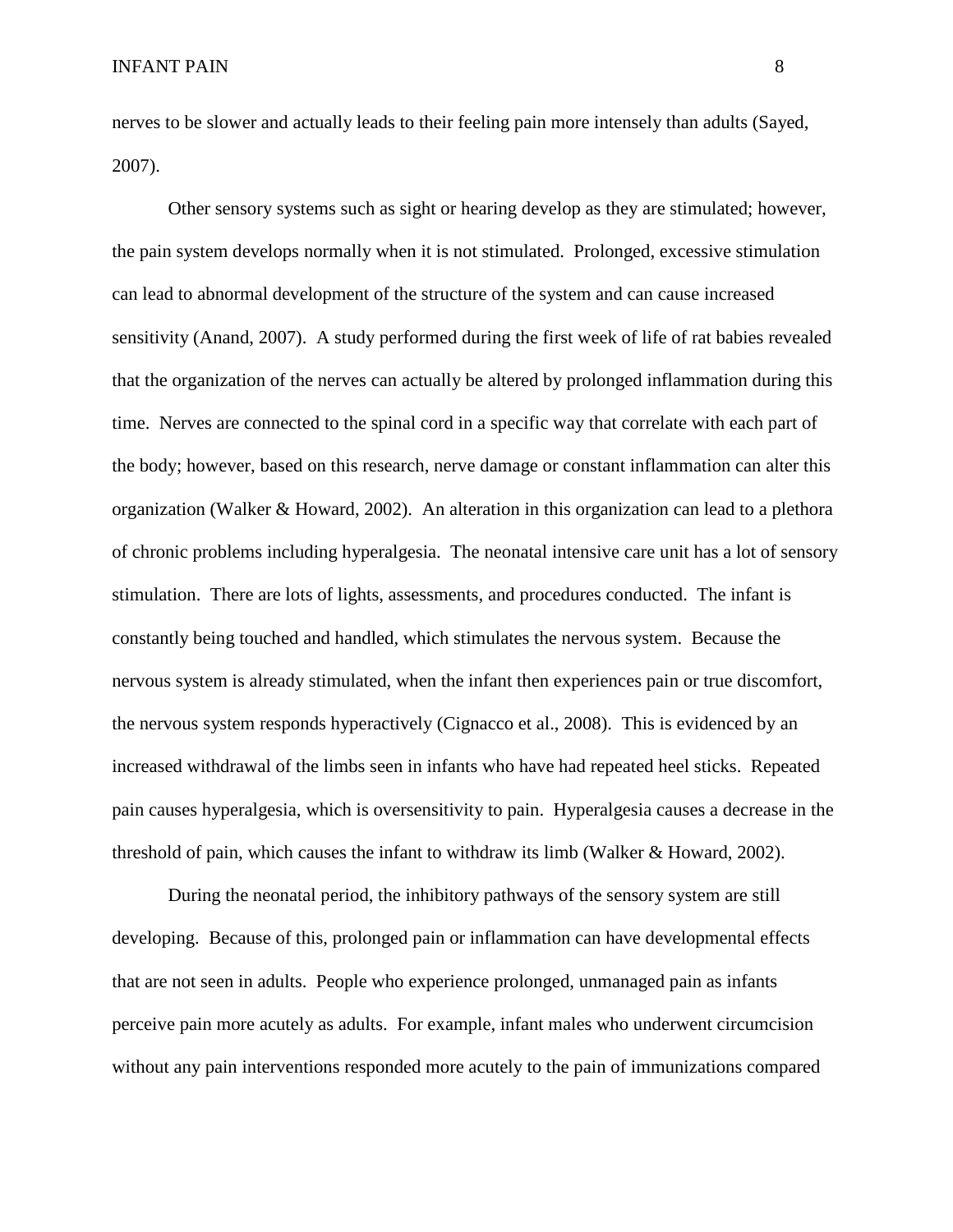with those who had received analgesia or who did not undergo circumcision (Walker & Howard, 2002). This increased sensitivity to pain is due to the disruption of the development of the inhibitory pathways caused by pain during their infancy (Ponder, 2002). Descending inhibitory fibers are nerves that descend from the brain stem through the nervous system. They develop with age and function to inhibit the pain stimulus from transmitting up through the nerves to the brain. Because these nerve fibers develop with age, the younger the infant, the lower the pain threshold. This is due to the fact that the descending fibers have not fully developed. For example, a term infant would have a higher pain threshold in the hand compared to the foot. This is because the descending inhibitory pathways have developed in the upper part of the body and as a result function to dampen or decrease the stimulus sent to the brain. Conversely, in the lower part of the body, they are not as developed. The infant would have a lower pain threshold in the foot because there would be no inhibitory pathways to stop or dampen the stimulus (Anand, 2007). This is revealed in a study done on 40 infants who came in for their monthly immunizations at 2 months and again at 4 months of age. This study revealed that when the infants came in for their immunizations at 4 months of age, their pain scores were lower than at 2 months of age and they had less of a behavioral responses to the pain. The descending neural pathway that inhibits the transmission of the ascending pain sensation has not completely developed in these younger infants causing an increased perception and behavioral exhibition of pain (Hatfield, 2008).

#### **Effects of Pain on the Brain**

During infancy the brain is rapidly developing. It is making synaptic connections, producing white matter, which is responsible for the transmission of messages, and increasing in capillaries that carry blood to the brain. Because chronic pain can inhibit this development this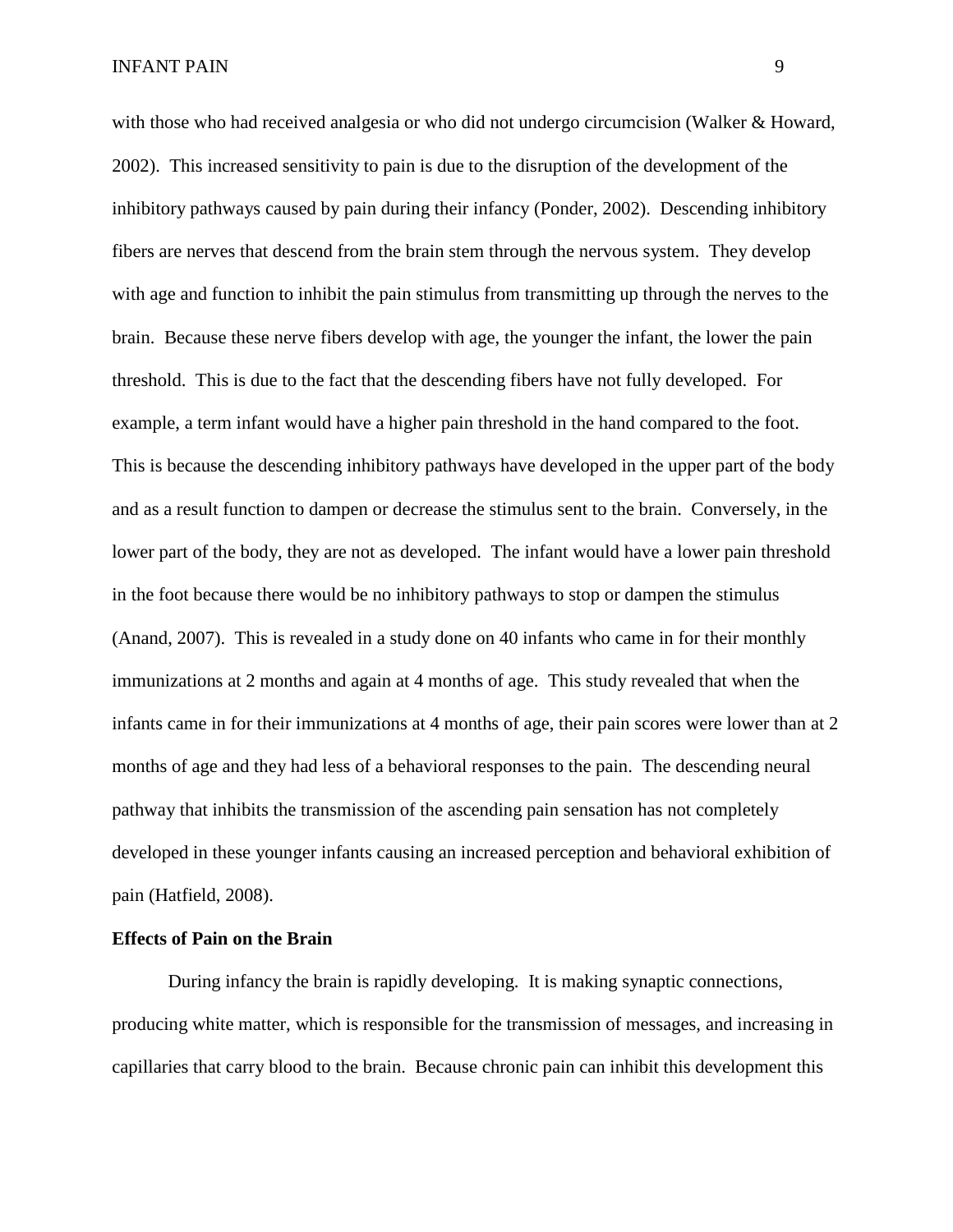means that there is less capillary blood flow to the brain, less white matter to transmit messages and less synaptic connections are made. There have also been other differences in the brain structure when comparing preterm infants to full term infants. This includes a smaller hippocampal region and smaller cortical and subcortical regions. Children who were born preterm were shown to have an overall smaller brain volume at age seven than children who were born full term. The reasons for these changes have not been directly linked to pain; yet other factors such as perinatal risk factors or sociodemographics did not cause these abnormalities. This leads to speculation that it could very well arise from the abundance of procedures and pain that preterm infants experience. Repeated pain can not only affect the development of the organization of the sensory nerve system but can also affect the infant's ability to regulate stress related hormones. Two of these hormones are cortisol and adrenocorticotropic hormone. Both of these hormones are released in accordance with stress in the body. Premature infants who were born before 28 weeks gestation were found to release decreased amounts of cortisol and adrenocorticotropic hormones in response to stressors in the body caused by procedures and nursing care in the neonatal intensive care unit or NICU. Conversely, they were found to have elevated base levels of cortisol after they were discharged from the NICU. Premature infants are the majority of the population in the NICU and receive a higher number of painful, invasive procedures. Because the development of the brain is affected by hormones and more specifically by stress hormones, an increase in these, which occurs with pain, can cause an alteration in this development (Grunau, Holsti, & Peters, 2006). Also, infants are smaller in size and, therefore, there is less distance for the transmission of pain to travel. This too supports the belief that infants feel pain more acutely than adults (Melhuish & Payne, 2006). The body has several acute reactions to pain that occur because of the sympathetic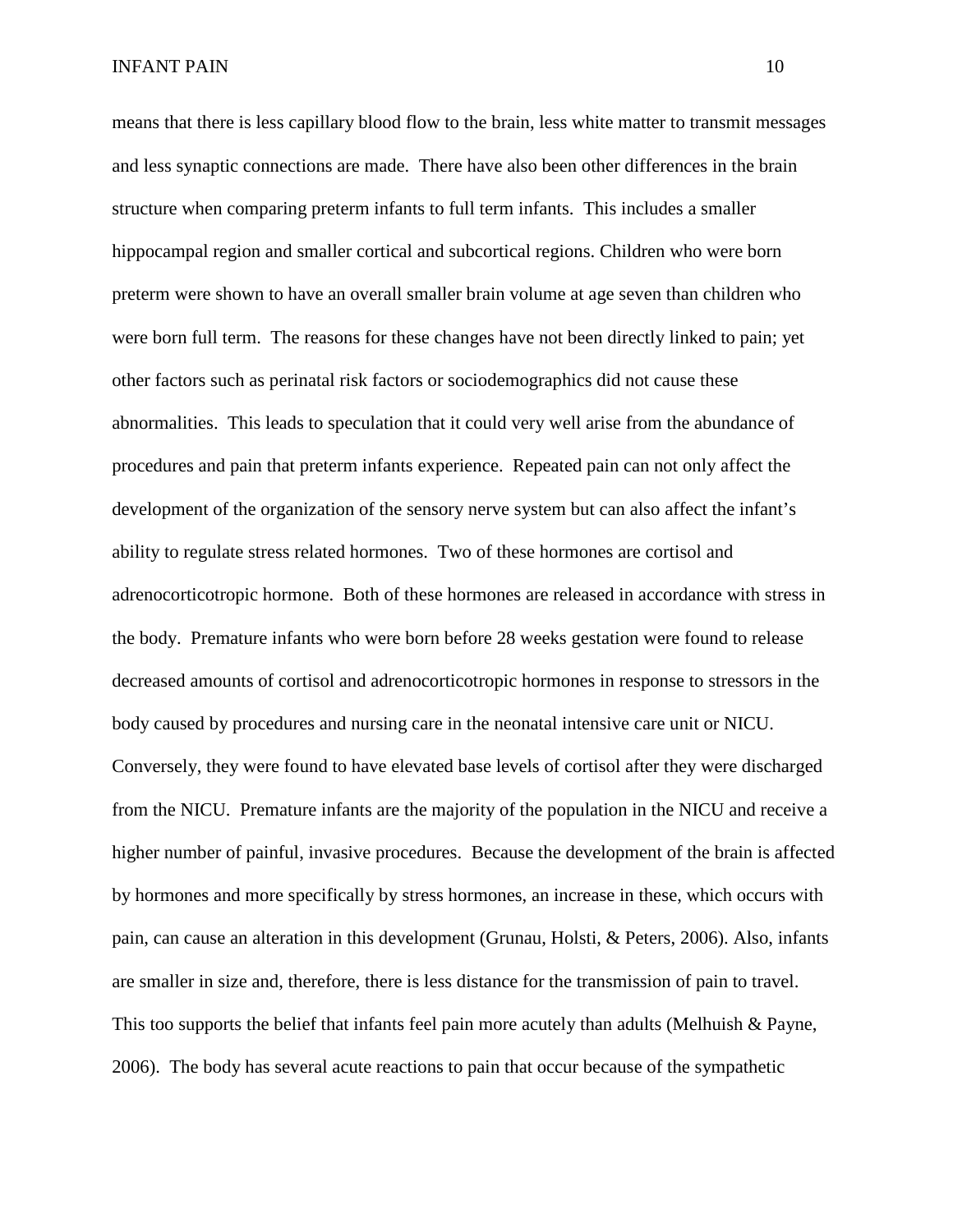nervous system stimulation. One reaction to pain that occurs in infants and adults alike is an increased heart rate and increased respirations (Saniski, 2005). The invasiveness of the procedure directly correlates with an infant's heart rate, oxygen saturation, mean arterial pressure, and behavior; the more painful the procedure, the higher these values go (Porter, Wolf, & Miller, 1999). Increased respirations cause a decrease is oxygen saturation because shallow rapid breaths do not oxygenate the blood as well, and increased heart rate leads to increased mean arterial blood pressure. Therefore, one can infer that infants are, in fact, feeling pain during these procedures.

#### **Ineffective Pain Management**

Despite these facts, effective pain management is not always manifest in clinical practice. Recent surveys show that infants are still being under-medicated for invasive procedures. Several studies have been conducted comparing nurses' and physicians' views on infant pain to their actual assessments and interventions for infants' pain. These studies have all found a discourse between the two (Reyes, 2003). Most nurses and physicians say that they believe infant's feel pain as adults do or even more so than adults do, but they also believe that infants are often under-medicated for procedures and are often inadequately assessed for pain. This belief holds true when charting is reviewed. Assessments of pain are not consistent or frequent. Many nurses do not document many pain assessments throughout the shift, nor do they document follow up pain assessments after analgesic administration. This implies that the nurses are not routinely assessing for infant pain, and they are also not assessing the efficacy of their pain management interventions (Reyes). Interestingly, nurses stated that they often disagree with the physician's assessment of infant pain. They believe that physicians tend to underestimate the amount of pain the infant is feeling, and when compared, nurses consistently rate certain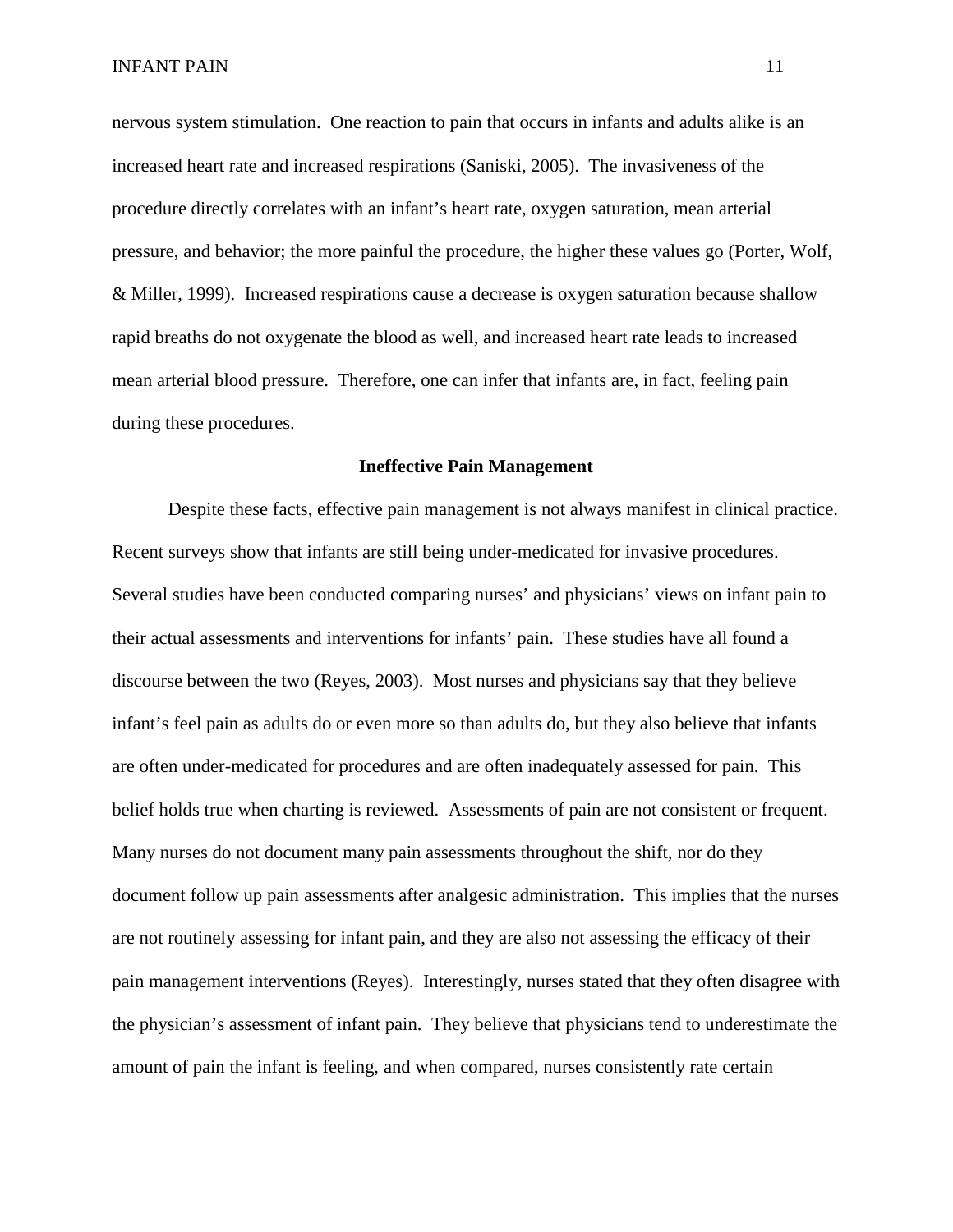procedures as more painful than the physicians do. Nurses also express that there is difficulty in obtaining orders for pharmacological interventions for pain in infants from physicians. This could be due to the fact that physicians underestimate infant pain or to the physician's fear of the adverse effects of analgesics in infants (Reyes). This reveals the need for educating healthcare professionals, especially physicians who are not constantly at the bed side, about the manifestations of pain in infants.

Inadequate pain assessment leads to inadequate pain management, which has also been revealed in recent research. A study conducted in 102 neonatal intensive care units revealed that of infants who receive endotracheal intubation in the neonatal intensive care unit, only 43% are premedicated before intubation (Sarker, Schumacher, Baumgart, & Donn, 2006). Only 58% of infants received analgesia before a lumbar puncture and only 44% receive it before a heel lancing (Lago et al, 2005). However, in the adult or even pediatric population, adequate analgesia is given before these procedures (Rouzan, 2001). On average in the NICU, neonatal intensive care unit, infants undergo about 12-15 invasive, painful procedures per day. However, it is estimated that infants are only premedicated for about 31% of these procedures, despite that fact that most procedures were rated at moderate to severe pain (Anand, 2007). Therefore, many factors contribute to the lack of pain management in infants, including lack of education of healthcare workers about how infants express pain, fear of adverse effects of pharmacological pain management, and inability to adequately assess infant's pain.

#### **Lack of Education**

There are many reasons why infants are still under-medicated despite research findings indicating their need for pain management. First, many older physicians were not educated on infant pain management when they were going through school. Because only recently has the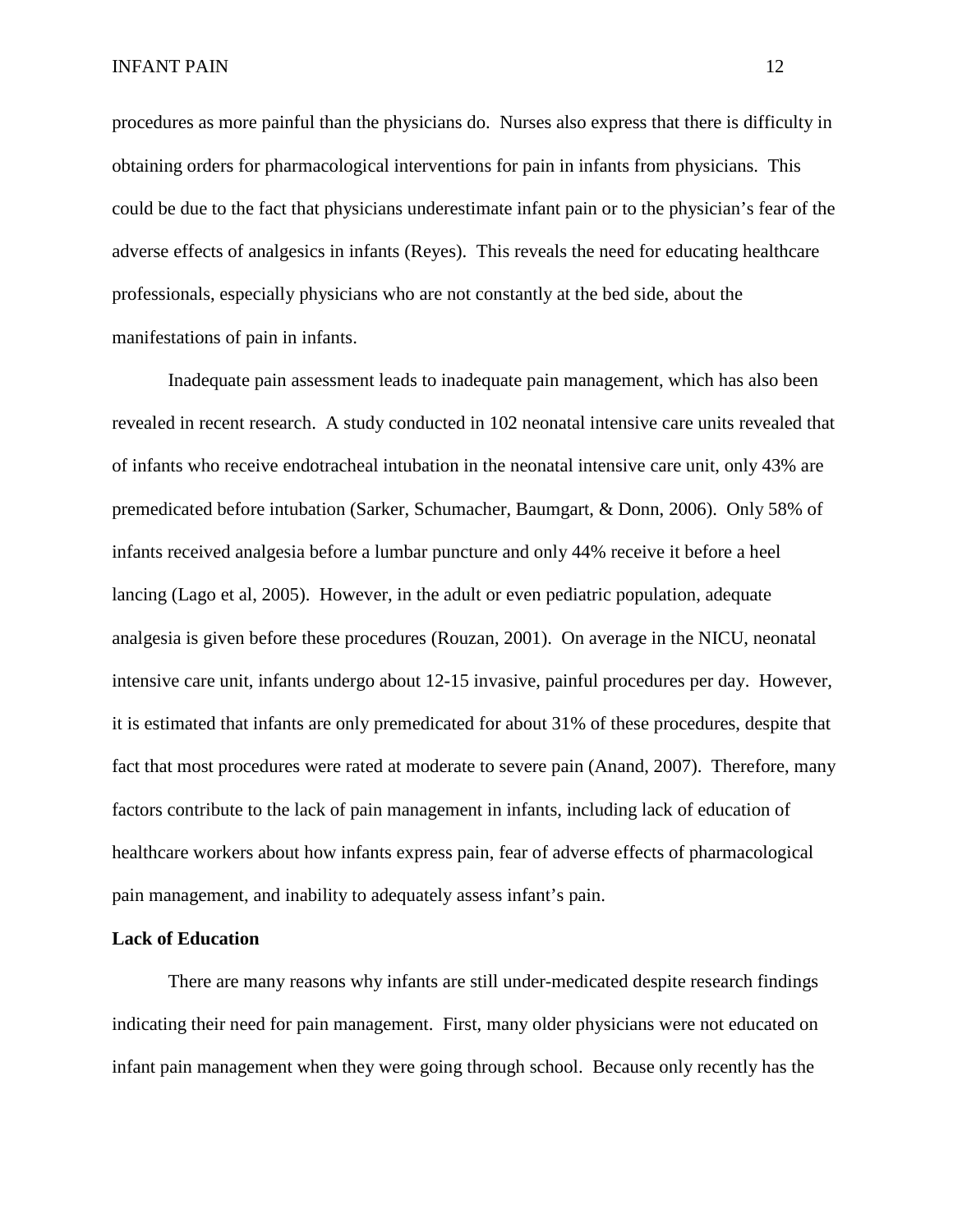thinking changed about how infants perceive pain, many physicians have a lack of understanding about this issue. This lack of a good understanding of the development and pathophysiology of pain in infants has led physicians to under-estimate infants' pain and under- medicate them during procedures (Anand, 2007). Also, infants react very similarly to pain, distress and stimuli that make them uncomfortable. Because of this, many healthcare providers attribute their behavior to the distress or discomfort of the procedure rather than to the pain (Melhuish & Payne, 2006).

Physicians that do understand the necessity of infant pain management, however, do not always implement it in clinical practice. Research shows that there is a gap between the beliefs of doctors and nurses about pain management and their actual clinical practice. Though nurses say that they believe infants experience pain acutely, they are often inconsistent with their pain assessments. As gestational age increases, however, the frequency and consistency of pain assessments by nurses also increases (Reyes, 2003). Most physicians and nurses will agree that infants feel pain as adults do and that a need for analgesics is present, yet when questioned about how often analgesics are used, the answer is minimally (Porter, Wolf, Gold, Lotsoff, & Miller, 1997). Getting the procedure over with quickly is not a substitute for pain relief yet one study revealed that this is the motivation behind not giving analgesics. Topical analgesics are used more with older toddlers and children and much less with infants unless ordered by the anesthetist or doctor. This implies that nurses believe that infants do not feel as much pain as older children (Melhuish & Payne). Because infants are nonverbal and exhibit pain in nonspecific ways, educating healthcare providers about different signs of pain is critical. Pain assessment is not the only category where more education is needed. Interventions for pain is another category where much research has been conducted and revealed new data. Education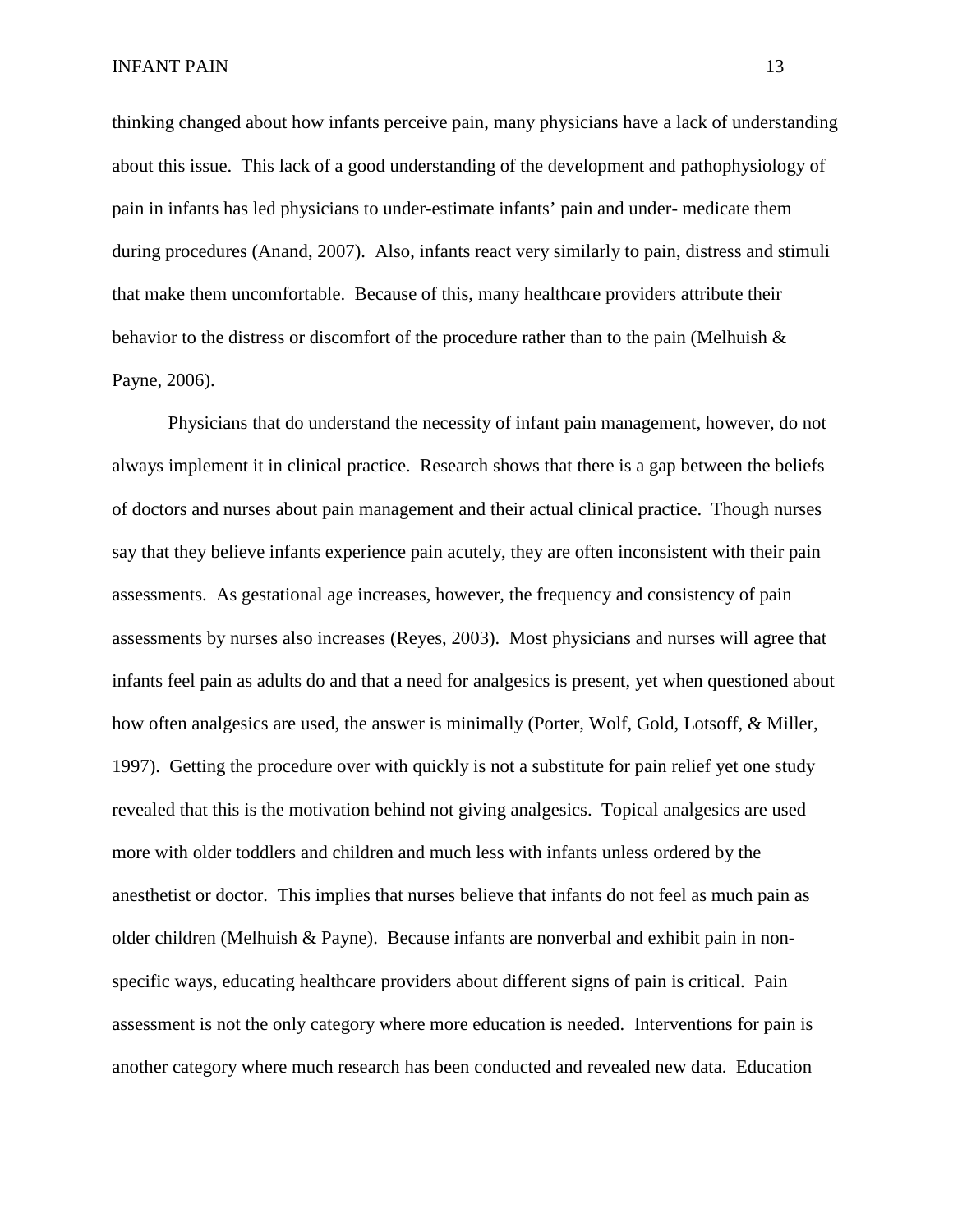about pharmacological as well as non-pharmacological interventions for pain and their adverse effects in infants is another area where healthcare professionals need to be educated. Because of this, there is a need for seminars and improved training to healthcare professionals about infant pain and new ways to manage it.

### **Inadequate Pain Assessment Tools**

Another reason that infants are often under-medicated has to do with inadequate pain assessment tools. Because infants cannot verbalize their pain, it is often hard to judge the intensity of it. Adults have a parallel relationship between the intensity of their pain and the physiological response in their body. This means that the more intense the pain, the more the sympathetic nervous system is stimulated. This leads to an increased physiological response such as an increased heart rate, respiratory rate, restlessness, urinary retention, and others. Because infants respond physiologically to discomfort and other stimuli, they do not necessarily have a clear parallel relationship with pain. Infants may have a physiological response such as crying or restlessness because they are hungry or have a wet diaper. Also, very young infants actually have an opposite physiological response to pain and become flaccid. Coupled with the fact that they cannot verbalize their pain, this makes evaluation of pain difficult (Porter, Wolf, & Miller, 2009). No single tool can be used across the board for evaluating pain in infants, and many of the assessment tools used vary based on the observers' interpretation (Melhuish & Payne, 2006). For example, a tool often used is the PIPP, which stands for "premature infant pain profile".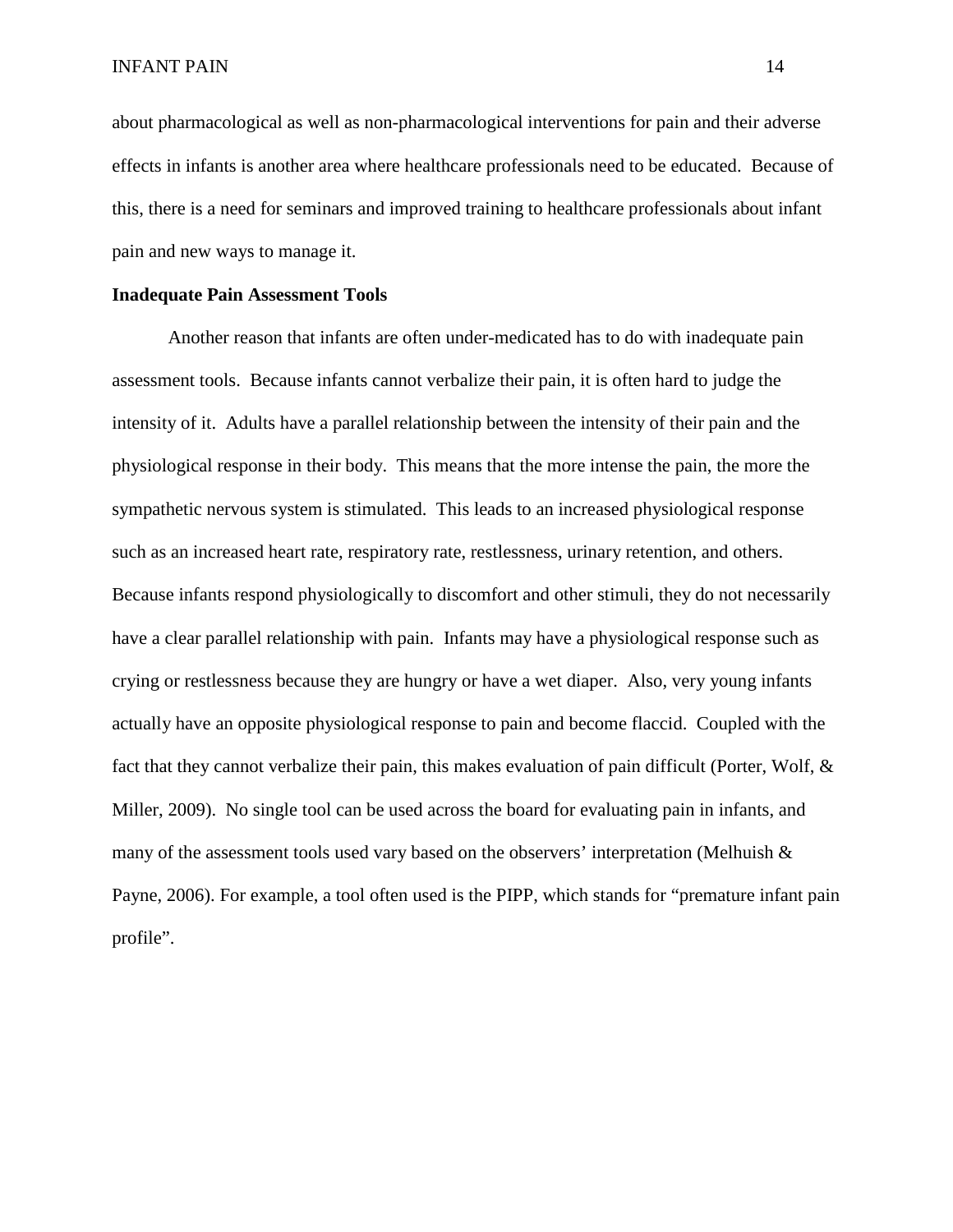### INFANT PAIN 15

| Indicators                     | 0                                                          |                                                      | 2                                                          | 3                                                       |
|--------------------------------|------------------------------------------------------------|------------------------------------------------------|------------------------------------------------------------|---------------------------------------------------------|
| GA in weeks                    | $\geq$ 36 weeks                                            | 32 to 35 weeks and 6 days                            | 28 to 31 weeks and 6 days                                  | < 28 weeks                                              |
| Observe the NB for 15sec       |                                                            |                                                      |                                                            |                                                         |
| Alertness                      | Active<br>Awake<br>Opened eyes<br>Facial movements present | Quiet<br>Awake<br>Opened eyes<br>No facial movements | Active<br>Sleep<br>Closed eyes<br>Facial movements present | Quiet<br>Sleeping<br>Closed eyes<br>No facial movements |
| Record HR and SpO <sub>2</sub> |                                                            |                                                      |                                                            |                                                         |
| Maximal HR                     | $\uparrow$ 0 to 4 bpm                                      | $\uparrow$ 5 to 14 bpm                               | $\uparrow$ 15 to 24 bpm                                    | $\uparrow$ 25 bpm                                       |
| Minimal Saturation             | $\downarrow$ 0 to 2.4%                                     | $\downarrow$ 2.5 to 4.9%                             | $\downarrow$ 5 to 7.4%                                     | $\downarrow$ $\geq$ 7.5%                                |
| Observe NB for 30 sec          |                                                            |                                                      |                                                            |                                                         |
| Frowned forehead               | Absent                                                     | Minimal                                              | Moderate                                                   | Maximal                                                 |
| Eyes squeezed                  | Absent                                                     | Minimal                                              | Moderate                                                   | Maximal                                                 |
| Nasolabial furrow              | Absent                                                     | Minimal                                              | Moderate                                                   | Maximal                                                 |

#### Table V - Premature Infant Pain Profile (PIPP)

Absent is defined as 0 to 9% of the observation time; minimal, 10% to 39% of the time; moderate, 40% to 69% of the time; and maximal as 70% or more of the observation time. In this scale, scores vary from zero to 21 points. Scores equal or lower than 6 indicate absence of pain or minimal pain; scores above 12 indicate the presence of moderate to severe pain. GA - Gestational Age. NB - Newborn.

#### (Stevens et. al, 1996)

This tool evaluates pain based on seven variables: gestational age, eye squeeze, behavior state, nasolabial furrow, heart rate, oxygen saturation, and brow bulge (Hockenberry, 2009). Each of these categories is rated on a scale of 0-3, depending on the intensity of the symptoms the infant exhibited. Yet, this tool has been shown to underestimate the severity of pain. One study compared pain assessment using the PIPP to pain assessment using cortical hemodynamic activity. Heel pricks were performed on twelve infants, and their pain was assessed using these two different methods. It was found that the measurement of pain intensity using the PIPP and the more accurate measurement of cortical hemodynamic activity varied significantly. Corticol hemodynamic activity refers to the blood flow in the cortical portion of the brain. When this portion is more active, pressure and blood flow increase in this area. Comparing the pain scale to this activity revealed a conflict. The pain scale was lower than the hemodynamic activity in the brain, implying that this scale underestimates the amount of pain. Therefore, it can be concluded that the PIPP is not the most reliable tool for estimating pain. It does not accurately measure the intensity of the pain and may be preventing infants from receiving adequate pain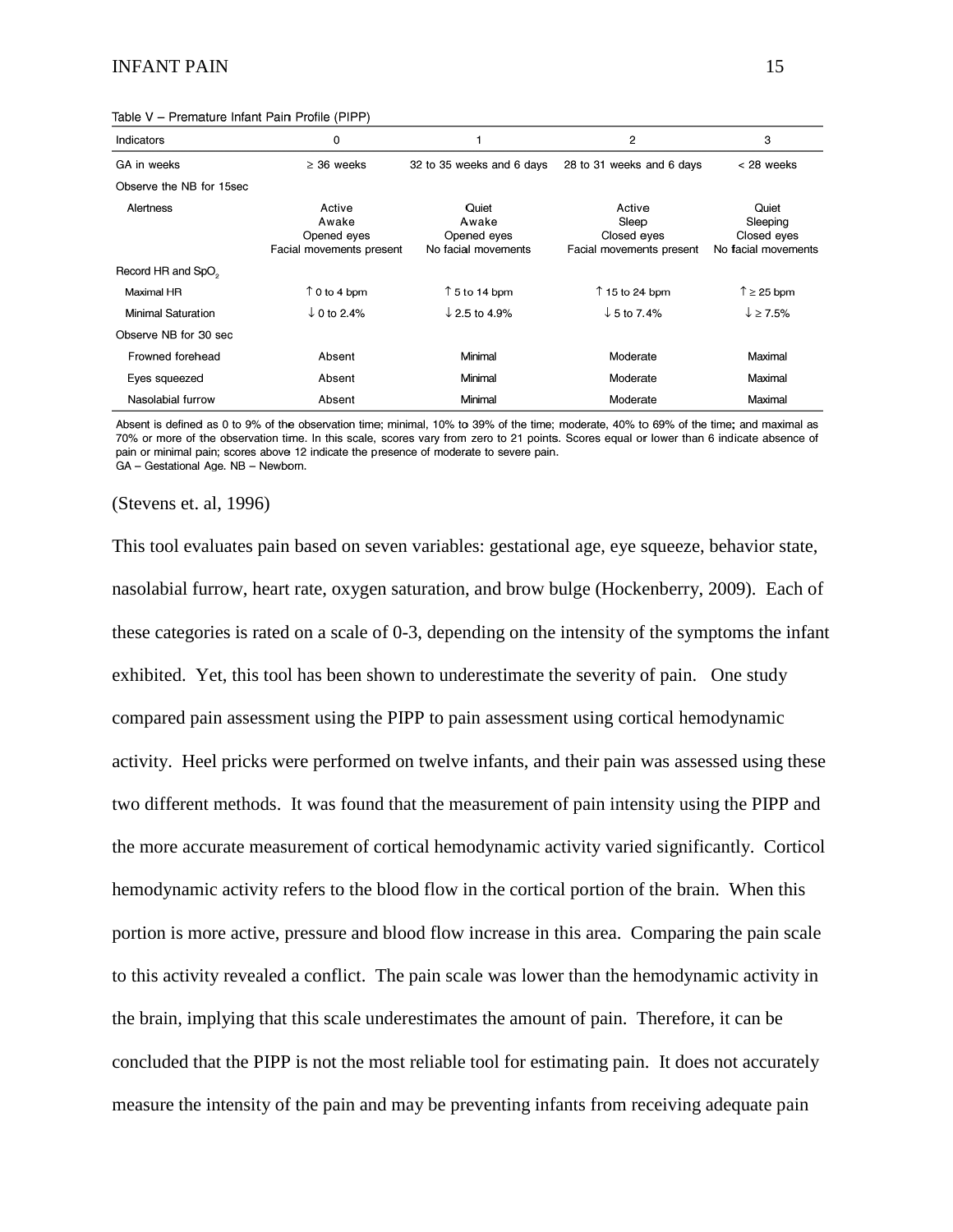management (Stretton, 2009). Another pain assessment tool is the CRIES, which rates pain

based on crying, oxygen requirement, increased vital signs, expressions, and sleeplessness.

| <b>DATE/TIME</b>                                                                      |  |  |  |
|---------------------------------------------------------------------------------------|--|--|--|
| <b>Crying</b> - Characteristic cry of pain is high pitched.                           |  |  |  |
| 0 - No cry or cry that is not high-pitched                                            |  |  |  |
| 1 - Cry high pitched but baby is easily consolable                                    |  |  |  |
| 2 - Cry high pitched but baby is inconsolable                                         |  |  |  |
| <b>Requires O<sub>2</sub> for SaO<sub>2</sub> &lt; 95% - Babies experiencing pain</b> |  |  |  |
| manifest decreased oxygenation. Consider other causes of hypoxemia,                   |  |  |  |
| e.g., oversedation, atelectasis, pneumothorax)                                        |  |  |  |
| 0 - No oxygen required                                                                |  |  |  |
| $1 - 30\%$ oxygen required                                                            |  |  |  |
| $2 - 30\%$ oxygen required                                                            |  |  |  |
| <b>Increased vital signs (BP* and HR*) - Take BP last as this</b>                     |  |  |  |
| may awaken child making other assessments difficult                                   |  |  |  |
| 0 - Both HR and BP unchanged or less than baseline                                    |  |  |  |
| 1 – HR or BP increased but increase in < 20% of baseline                              |  |  |  |
| 2 – HR or BP is increased > 20% over baseline.                                        |  |  |  |
| <b>Expression</b> - The facial expression most often associated                       |  |  |  |
| with pain is a grimace. A grimace may be characterized by                             |  |  |  |
| brow lowering, eyes squeezed shut, deepening naso-labial furrow,                      |  |  |  |
| or open lips and mouth.                                                               |  |  |  |
| $0 - No$ grimace present                                                              |  |  |  |
| 1 - Grimace alone is present                                                          |  |  |  |
| 2 - Grimace and non-cry vocalization grunt is present                                 |  |  |  |
| <b>Sleepless -</b> Scored based upon the infant's state                               |  |  |  |
| during the hour preceding this recorded score.                                        |  |  |  |
| 0 - Child has been continuously asleep                                                |  |  |  |
| 1 – Child has awakened at frequent intervals                                          |  |  |  |
| 2 - Child has been awake constantly                                                   |  |  |  |
|                                                                                       |  |  |  |
| <b>TOTAL SCORE</b>                                                                    |  |  |  |
|                                                                                       |  |  |  |

(Krechel et.al, 1995).

Yet, this scale may not be as accurate because of compensation in the body. Especially with prolonged pain, the body will adjust and vital signs may return to normal even though the patient is still in pain (Saniski, 2005). With prolonged pain, a decrease in behavioral response to pain occurs. This means that the infant can be in pain, but its heart rate and respirations may not increase (Anand, 2007). Also, infants' hemodynamic activity can change with activity, crying, and awaking from sleep, so one cannot rely solely on these numbers to judge pain in an infant (Leef, 2006). No current tool has been validated for use in evaluating long-term pain. Also, many tools fail to factor in development and gestational age, which play a major role in determining how in an infant responds to pain (Fellman, 2007). For example, an older infant will respond to pain with crying, thrashing around, and grimacing; however, a premature infant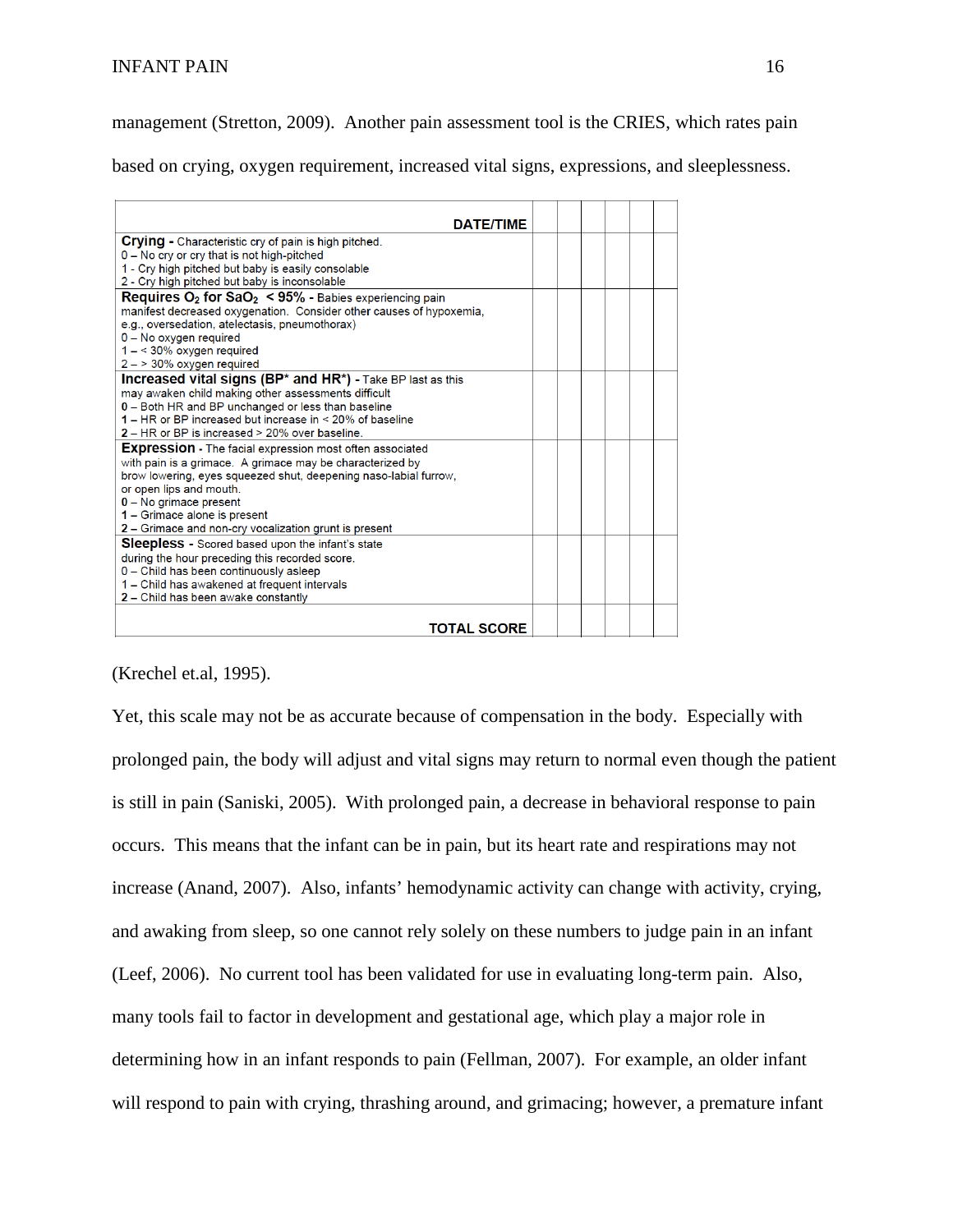may respond to pain by becoming limp (Walker & Howard, 2002). Premature infants often have underdeveloped motor responses that attribute to their flaccid response to pain and lack of behavioral responses to pain, such as crying or grimacing (Stretton). The FLACC pain scale evaluates pain based on the appearance of the baby such as crying, grimacing, or jerky movements.

|                   | <b>Scoring</b>                                  |                                                                                   |                                                                |  |  |
|-------------------|-------------------------------------------------|-----------------------------------------------------------------------------------|----------------------------------------------------------------|--|--|
| <b>Categories</b> | $\mathbf o$                                     |                                                                                   | $\overline{ }$                                                 |  |  |
| Face              | No particular expression or<br>smile            | Occasional grimace or<br>frown, withdrawn,<br>disinterested                       | Frequent to constant<br>frown, quivering chin,<br>clenched jaw |  |  |
| Legs              | Normal position or relaxed                      | Uneasy, restless, tense                                                           | Kicking or legs drawn up                                       |  |  |
| Activity          | Lying quietly, normal<br>position, moves easily | Squirming, shifting back<br>and forth, tense                                      | Arched, rigid, or jerking                                      |  |  |
| Cry               | No cry (awake or asleep)                        | Moans or whimpers;<br>occasional complaint                                        | Crying steadily, screams or<br>sobs, frequent complaints       |  |  |
| Consolability     | Content, relaxed                                | Reassured by occasional<br>touching, hugging, or<br>being talked to; distractible | Difficult to console or<br>comfort                             |  |  |

Note: Each of the five categories Face (F), Legs (L), Activity (A), Cry (C), and Consolability (C) is scored from 0-2, which results in a total score between 0 and 10.

From Merkel, Voepel-Lewis, Shayevitz, & Malviya (1997). The FLACC: A behavioral scale for scoring postoperative pain in young children. Pediatric Nursing, 23(3) 293-297.

Source: Pediatr Nurs @ 2003 Jannetti Publications, Inc.

However, these manifestations not only change with gestational age, but do not always occur because the infant is in pain. They may just be associated with increased distress or stimulation. Infants cry when they are uncomfortable, hungry, have wet their diaper or have reasons other than pain. Infants who are experiencing no pain to mild pain may actually cry at a higher pitch and more intensely than those who are in moderate to severe pain (Fuller, 2001).

Overcoming the weaknesses in infant pain assessment is very difficult because the assessment tools are affected by the subjectivity of the nurse and the surrounding environment and stimuli (Davidson, London, & Ladwig, 2008). Because of this, one pain assessment tool is not sufficient for estimating an infant's pain, but it must be combined with other assessment tools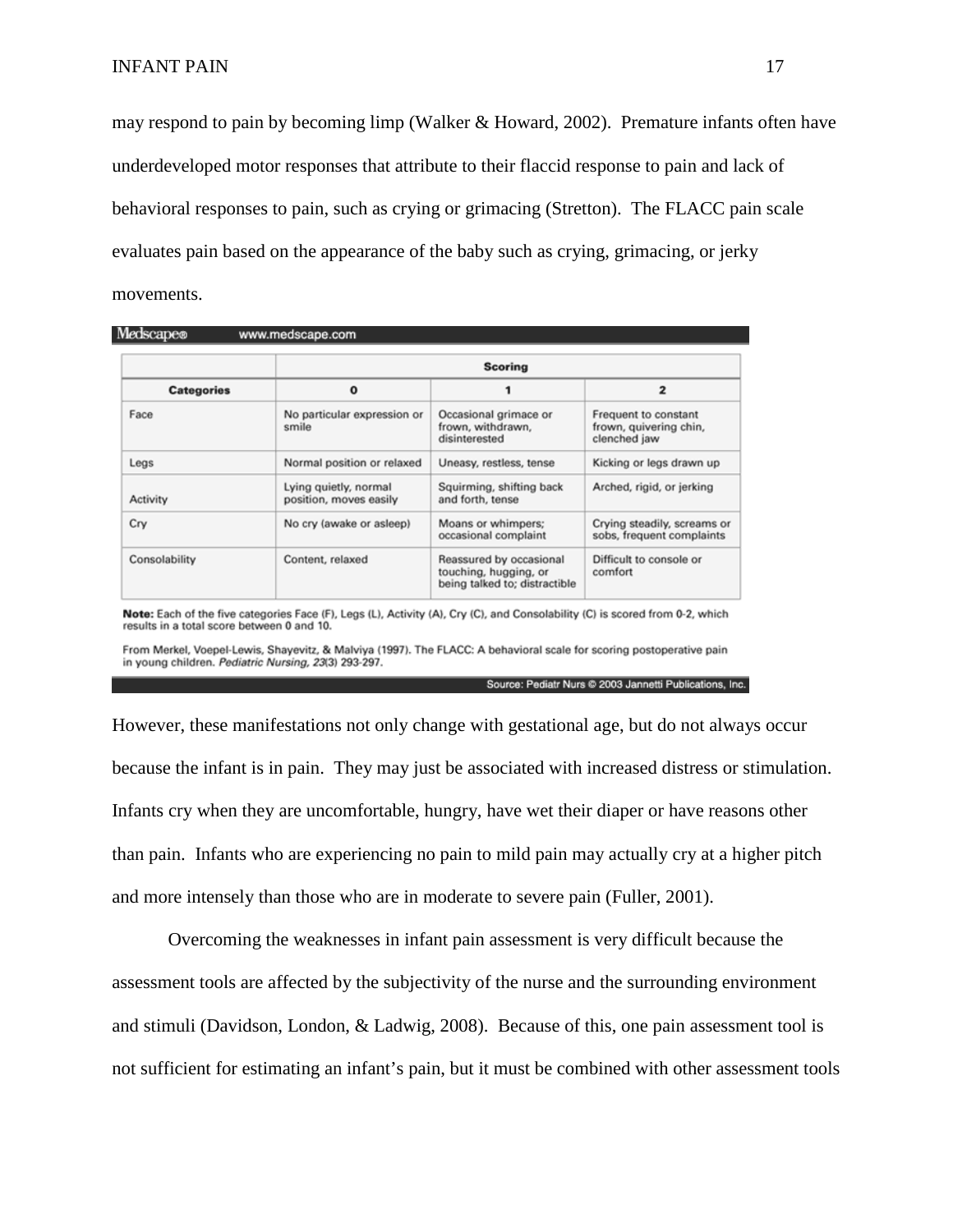and clinical information (Fuller, 2001). Fuller suggests a new way of appraising pain based on the likelihood of pain rather than waiting until signs of distress are manifested. This tool takes into account clinical data as well as the infant's response to the interventions. There are six steps to this model. The first step is assessing the infant for signs of distress. In order to do this, the nurse must be knowledgeable about how infants express pain and must conduct frequent pain assessments. The second step is thinking about what could be causing the distress. To do this the nurse must look at clinical data found in the infant's chart, which is also the third step. The nurse must apply the clinical data relating to the infant to the infant behavior in order to judge the cause accurately. The fourth step is implementing comfort interventions. These could be pharmacological or non-pharmacological, depending on the physician's orders and resources available to the nurse. The fifth step involves evaluating how easily the infant is consoled and, finally, assessing the infants' pain (Reyes, 2003). These last two steps are important in determining the efficacy of certain interventions and learning more about pain manifestation in infants. According to this model, the nurse would still assess for signs of distress in the infant, but the nurse should also be looking at the clinical data to determine the likelihood of this infant to experience pain. For example, the nurse would look at the infant's chart for factors such as the diagnosis, any surgeries or procedures the infant has undergone, when the infant was last fed, or medications prescribed, etc. If the infant has just undergone surgery, the nurse would determine that any abnormal activity by the infant would arise from pain and administer pain medication. However, if the infant has not been fed recently or has not undergone any procedures that would increase the likelihood of pain, then the nurse may try other interventions before administering pain medications. The nurse also evaluates the effectiveness of any interventions to determine how easy the infant was to console and whether the intervention was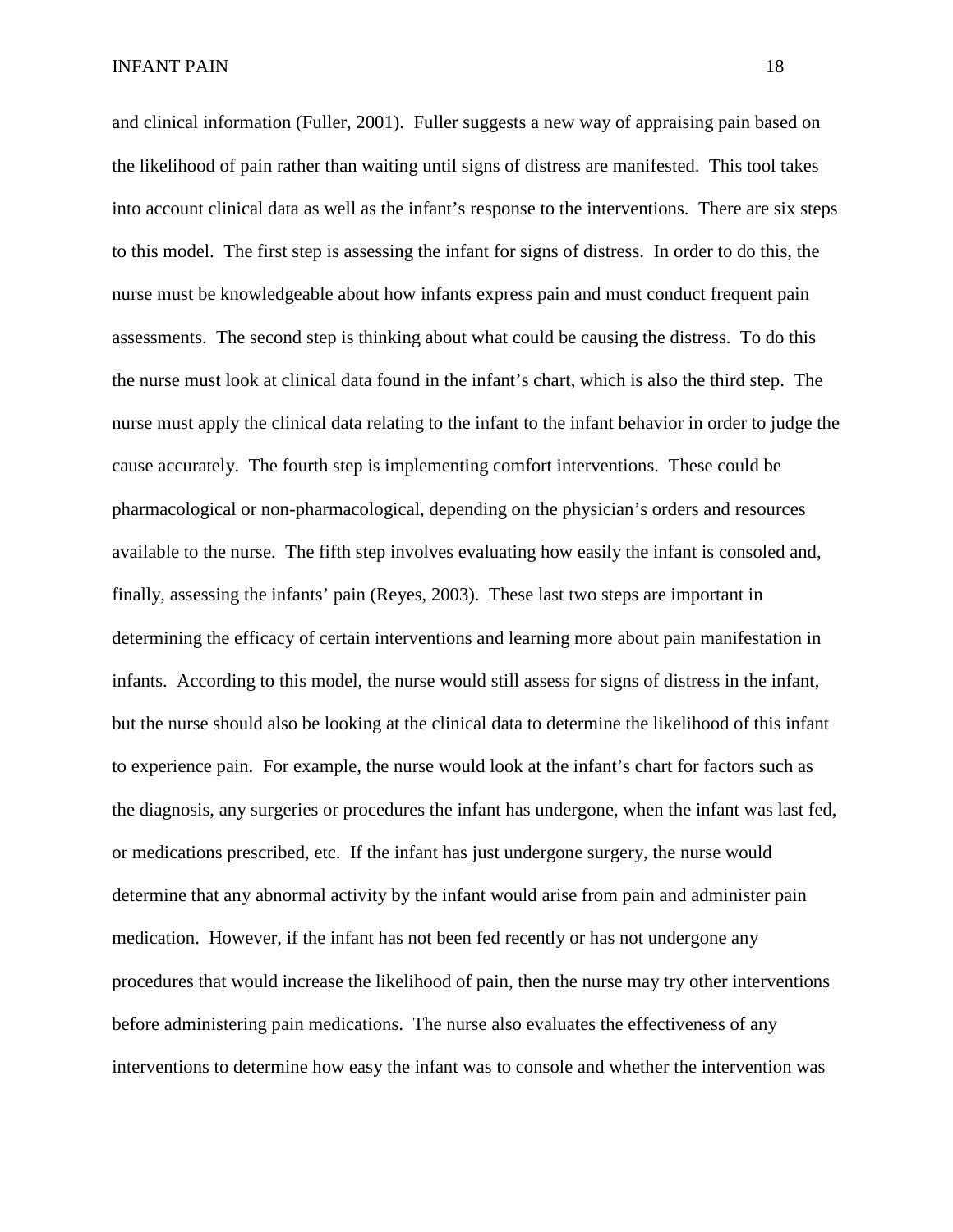successful at doing this. Because infants cannot verbalize their pain, consolability can be key in determining whether an intervention was successful. One particular study conducted revealed that nurses consistently rated an infant's pain lower when they did not have access to clinical data than when they had access to this information (Fuller). Therefore, this is an important piece to an adequate pain assessment tool. The tool must look at the entire clinical picture in order to assess the cause of an infant's behavioral responses accurately.

# **Opioid Use**

In addition to lack of education and inadequate assessment tools, the third reason infants are often under medicated is that many physicians are reluctant to use pain medications or opoids such as morphine because of their adverse effects on infants. Physicians often use a risks/benefits assessment to decide what treatment is best for the patient. With every procedure there are going to be risks; however, if the benefit of the treatment outweighs the risks involved, the physicians will recommend that treatment or procedure. If the risks outweigh the benefits, the physician will often refrain from recommending or implementing that treatment despite the fact that it could help or benefit the patient. Because such a small margin of error exists with infants, often times the physicians believe that the risks of opioid administration outweigh the benefits. Due to infants' low body weights and underdeveloped body systems, the side effects of opiods, such as hypotension and decreased respirations, can quickly become a problem (Anand, 2007).

Determining what a safe dosage would be for an infant can be difficult because changes in metabolism and fluid shifts occur early on in infancy. An infant's body fat composition, protein plasma, renal function, and hepatic function all change quite rapidly during the first couple weeks of an infant's life. These are all factors that interfere with the metabolism of a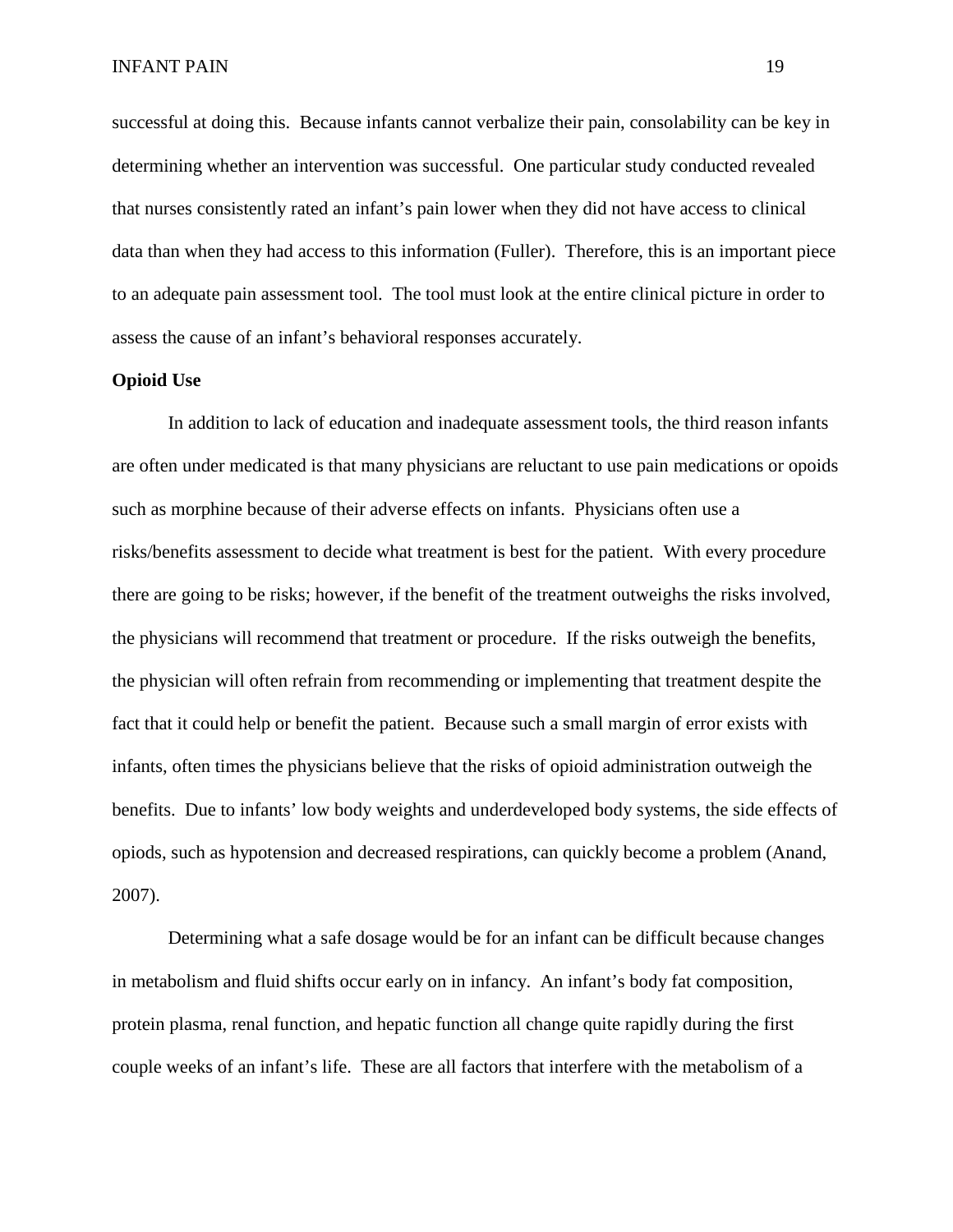drug, which is how much of the drug stays in the infant's body and how strong of an effect the drug has. This makes dosing drugs for infants a challenging and tedious process (Walker & Howard, 2002).

Dosing for morphine is based on tolerance rather than a ceiling dose. A ceiling dose is the maximum dose of a drug that can be given without the risk for harmful effects outweighing its benefits. Because morphine does not have a ceiling dose, administration is based on the tolerance of the patient. The more tolerance a patient has to morphine, the higher the dose that must be administered to get the same analgesic effects. This also leads to an increase in the risk of withdrawal symptoms. This is why long-term treatment with morphine is not recommended. The longer a patient is on morphine, the more tolerance the patient will build up to this drug. Balancing the amount of morphine needed to obtain an analgesic effect with the risk for increased tolerance and withdrawal is challenging with infants due to their changing body composition and small, less developed systems. Because of this, many physicians fear legal issues that could arise from opoid administration to infants (Belleini & Buonocore, 2008). However, a study conducted on infants who had mechanical ventilation showed that although morphine prolonged an infant's time on the ventilator, it did not have significant effects on the infant's blood pressure or respiratory rate (Sayed, 2007). Another study called the NEOPAIN or neurologic outcomes and pre-emptive analgesia in neonates trial compared the amount of negative neurological side effects of two groups of infants on ventilators (Anand, 2007). One group received morphine while on the ventilator, but the other did not. No significant differences were found in the amount of negative neurological outcomes between the two groups. Still, the infants who received the morphine did exhibit respiratory depression that kept them on a ventilator for one day longer than those who do not receive morphine. Also, the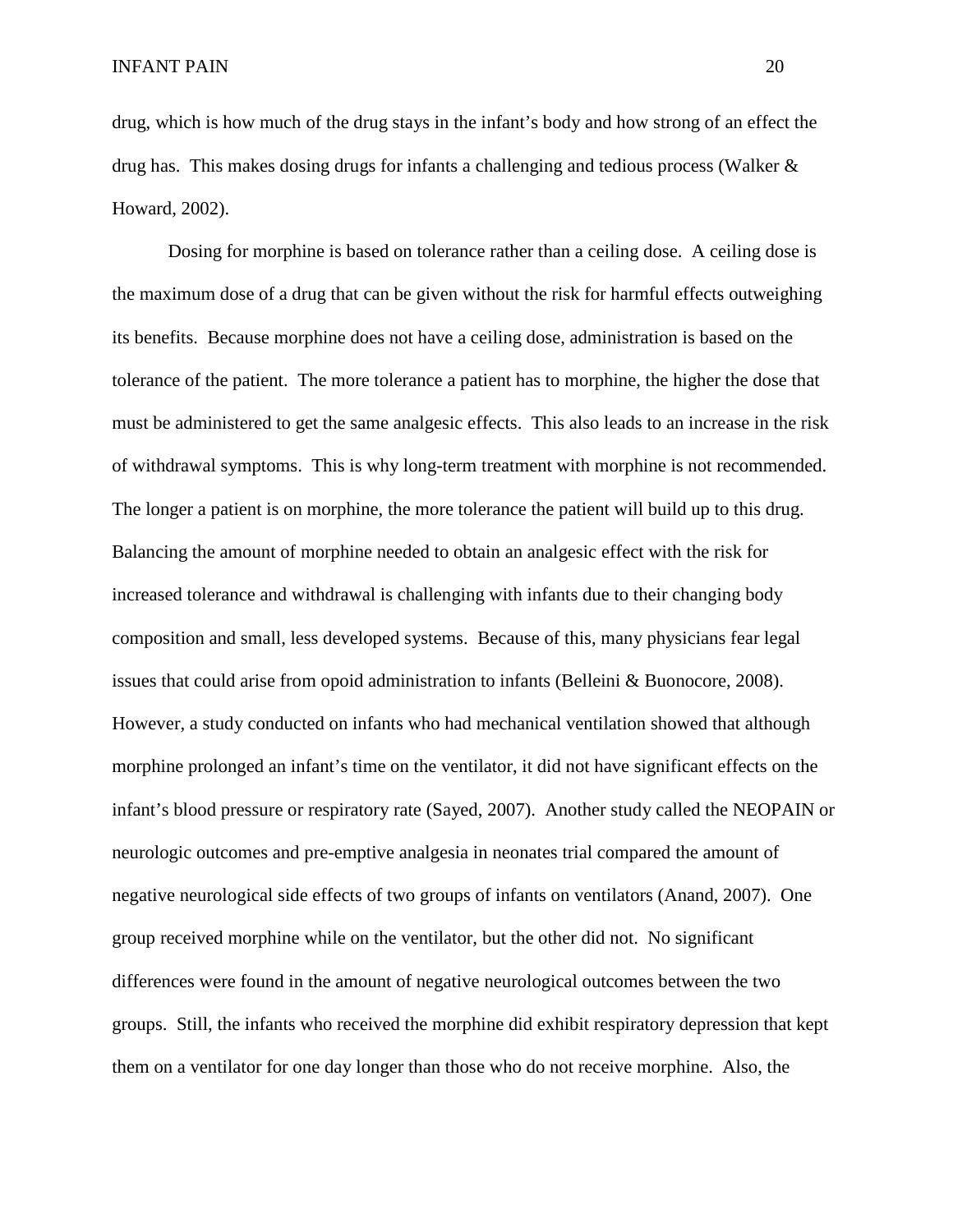morphine slowed gastrointestinal activity, causing a decrease in the amount of feedings the infants were able to tolerate (Anand, 2007).

Fentanyl is another opioid that can be used for pain management. Yet, the current problem with Fentanyl is that the lowest dose that is able to be administered is 12.5 micrograms per hour. This is quite a large dose for infants, especially because it is more potent than morphine, and there is an increased risk for withdrawal and tolerance with Fentanyl as compared to morphine (Anand, 2007).

There are a few drugs, however, that do not have the same risks for tolerance and withdrawal but still provide analgesia. These drugs can actually be given with morphine and other analgesics to block the body from developing a tolerance to them. Ketamine is an example of this kind of drug. Ketamine is not only an analgesic, but it is a sedative that results in amnesia as well. An analgesic inhibits the perception of pain in the body, but a sedative decreases the level of consciousness by decreasing the functioning of the central nervous system. Because of its method of action the body does not develop a tolerance to Ketamine, and it does not cause respiratory depression or hypotension. Ketamine actually causes muscle tone to increase, thereby steadying the body's blood pressure and respiratory function (Anand, 2007).

There are also some topical analgesics such as EMLA, which can be applied to the area before a procedure. This cream has very few side effects; however, it is more often used in older children than infants. In some facilities EMLA is contraindicated for infants under ten months, though research shows that the cream is safe for infants (Melhuish & Payne, 2006). A study conducted with infants revealed that infants who were circumcised without anesthesia exhibited increased pain behaviors when receiving their immunizations at four and six months of age. However, when EMLA cream was applied, the pain behaviors exhibited were decreased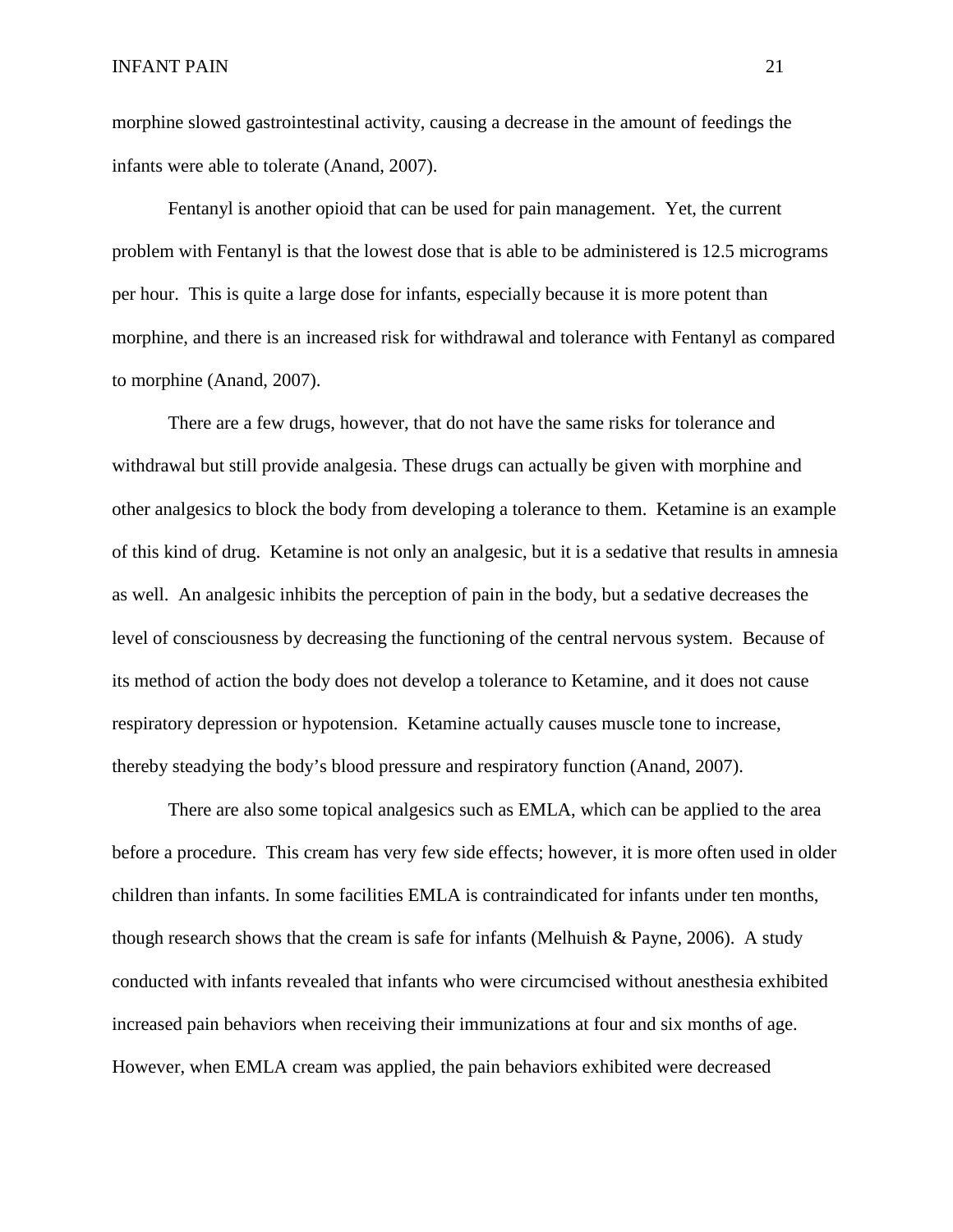(Grunau, Holsti, & Peters, 2006). Pharmacological intervention can not only greatly decrease pain in infants, but it can also decrease the harmful effects that repeated or prolonged pain can cause.

### **Non-Pharmacological Methods of Pain Management**

Because the adverse effects of pain medications are more prominent in infants, nonpharmacological methods are preferred to manage pain if possible. These methods are also preferable because a physician's order is not needed to implement them. This means that nurses can intervene with these measures any time they think that the infant is in pain or before they are going to do a procedure that could cause pain (Kashininia, Sajedi, Rahgozar, & Noghabi, 2008). Non-pharmacological interventions would include methods such as giving an infant a pacifier with sugar on the tip or using distraction techniques during a procedure.

Giving a 24% oral sucrose solution to infants pre-procedurally reduces their response to pain and shortens the time it takes their sympathetic nervous system, which is stimulated by pain, to return to normal. Oral sucrose works by stimulating the release of endogenous opioids in the infant's brain. In addition to stimulating endogenous opioids, the use of a pacifier stimulates the moro reflex or the sucking reflex. This type of sucking, which does not occur during breastfeeding or in the presence of a bottle, is called non-nutritive sucking. Non-nutritive sucking is a comfort measure for infants and helps to calm them (Hatfield, 2008). A study conducted on infants undergoing circumcision revealed that oral sucrose is a satisfactory substitute for a dorsal penile nerve block (Leef, 2006). The study assessed the difference in heart rate and oxygen saturation between a group of infants that received a dorsal penile nerve block and a group of infants that received oral sucrose during the procedure. This study revealed that the only significant difference in heart rate occurred during the clamping of the foreskin. During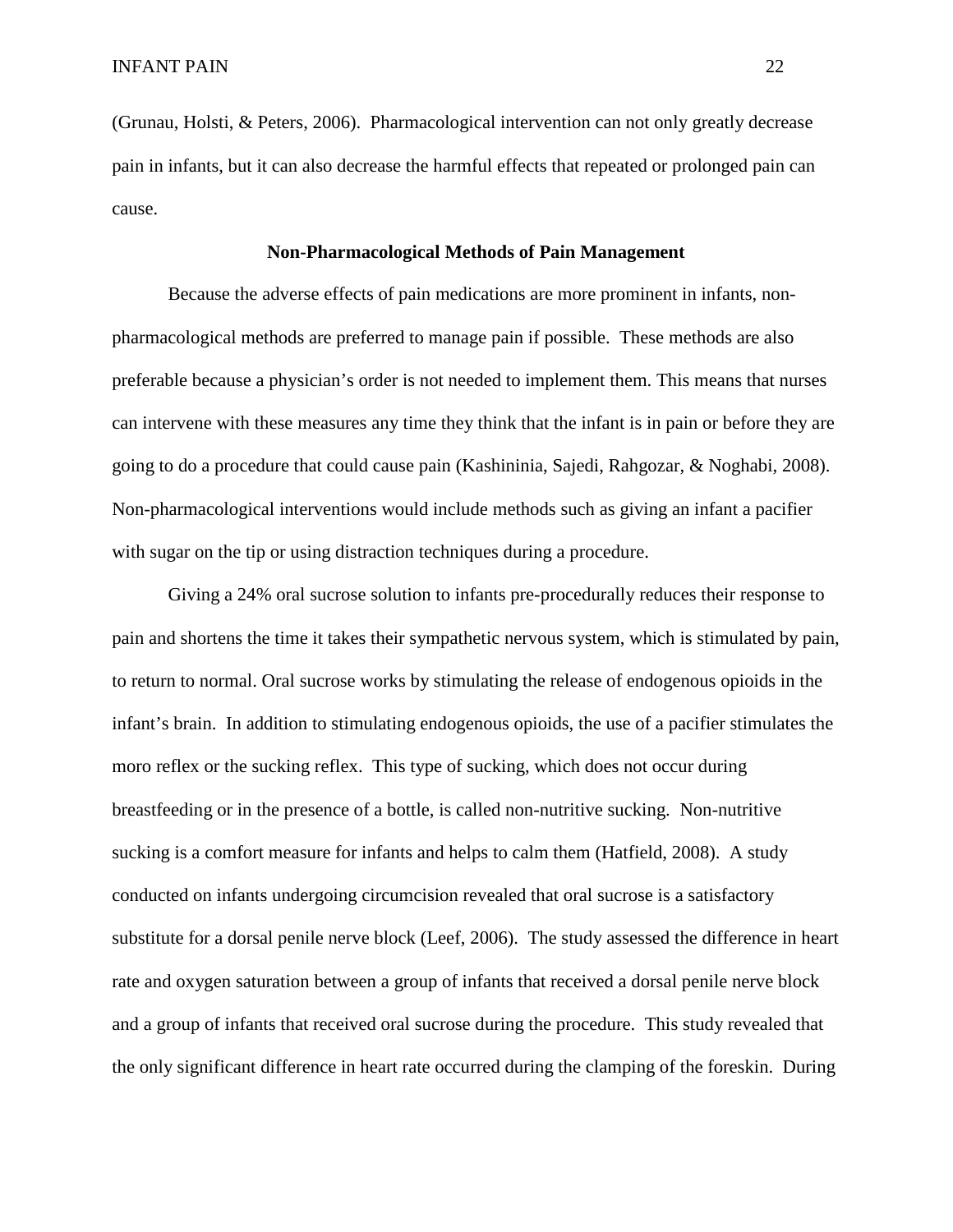this time, the group that received a dorsal penile nerve block had a lower heart rate and higher oxygen saturation that the group that received the oral sucrose. However, in every other part of the procedure, there were no significant differences in the two groups. Because of this, oral sucrose could be used as a non-pharmacological intervention for pain management in circumcision. In fact, infants who receive oral sucrose before a heel stick cried 50% less than those who do not. Nevertheless, oral sucrose did not have a significant effect on infants receiving three injections. This reveals that oral sucrose is successful for mild acute pain but it is not strong enough to overcome moderate or repeated acute pain. Also, especially in preterm infants, giving repeated doses of oral sucrose can actually be more harmful than helpful. The risk exists of causing the infant's blood sugar to increase significantly resulting in hyperglycemia and a shift in fluid in the body. A study conducted evaluating the development of infants for their gestational age revealed that infants who received repeated doses of oral sucrose were behind in development of motor skills and alertness (Leef). Because of this, pharmacological methods of pain management are necessary as well (Hatfield).

Also, topical analgesics such as EMLA are available that can be applied to the area before a procedure. This cream has a few side effects including blistering of the skin or a burning sensation, but these symptoms are rare. Still, it is more often used in older children than infants. In some facilities is contraindicated for infants less than 10 months, though research shows that the cream is safe for infants (Melhuish & Payne, 2006).

Another method of non-pharmacological interventions for pain is kangaroo care. Kangaroo care consists of holding the infant against the mothers' bare chest with her clothes wrapped around the infant during an invasive procedure. A study was done on healthy infants to find out the effect of kangaroo care on infants response to the pain of an intramuscular vitamin K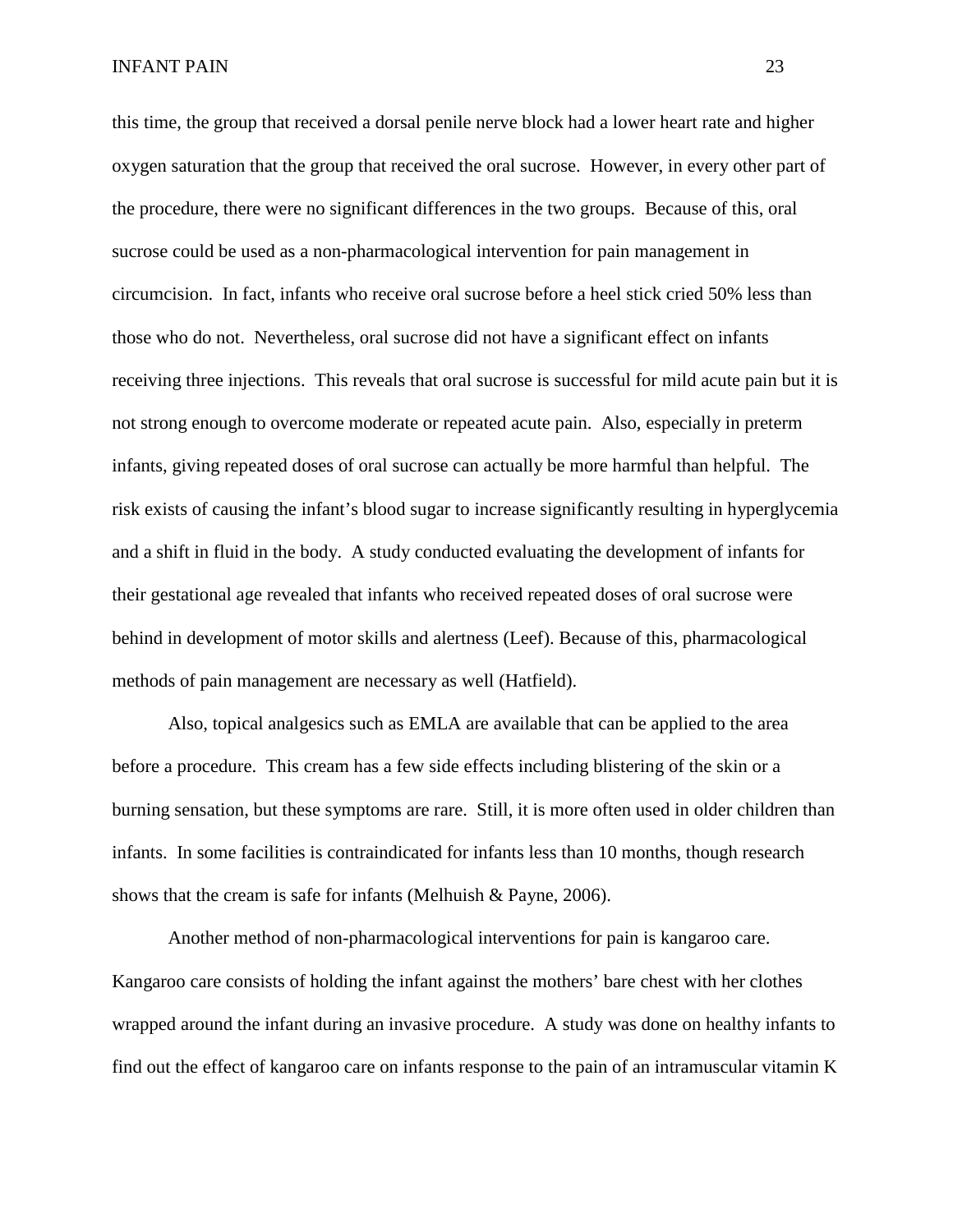injection. This study revealed that infants who are held in the kangaroo position for ten minutes before they received the injection and while the injection was being given had less pain than those who received no intervention. This was determined by observing around an eighty percent decrease in the amount of behavioral responses to pain, such as grimacing or crying (Kashininia et al., 2008).

Other non-pharmacological interventions include swaddling the infant in a blanket and distracting the infant by stimulating the infant's other sensory systems with music or a visual distractor. These interventions, however, are only effective for mild pain and discomfort. Simple interventions such as these have been shown to decrease pain perception in infants (Hockenberry, 2009). They do not carry with them the risk for adverse effects that pharmacological interventions have, yet they reduce the adverse effects that pain can have on an infant. These interventions are especially useful for mild pain such as heel sticks. Heel sticks are a frequent procedure that without pain intervention can negatively affect the infant simply due to the frequency of repeated pain. In this situation, non-pharmacological interventions can be very effective in diminishing these negative consequences. As with any pain interventions, however, assessment is an important piece to its efficacy. Not every infant responds to kangaroo care or swaddling. The nurse must assess the infants after these interventions to determine whether it was effective and which interventions are preferable.

#### **Conclusion**

Much work needs to be done in order to improve the pain management of infants in the hospital. The problems that are causing ineffective pain management may not be able to be righted overnight; yet, there are ways that it can be improved in clinical practice. Because it has only recently been suggested that infants do, in fact, feel pain and maybe more acutely than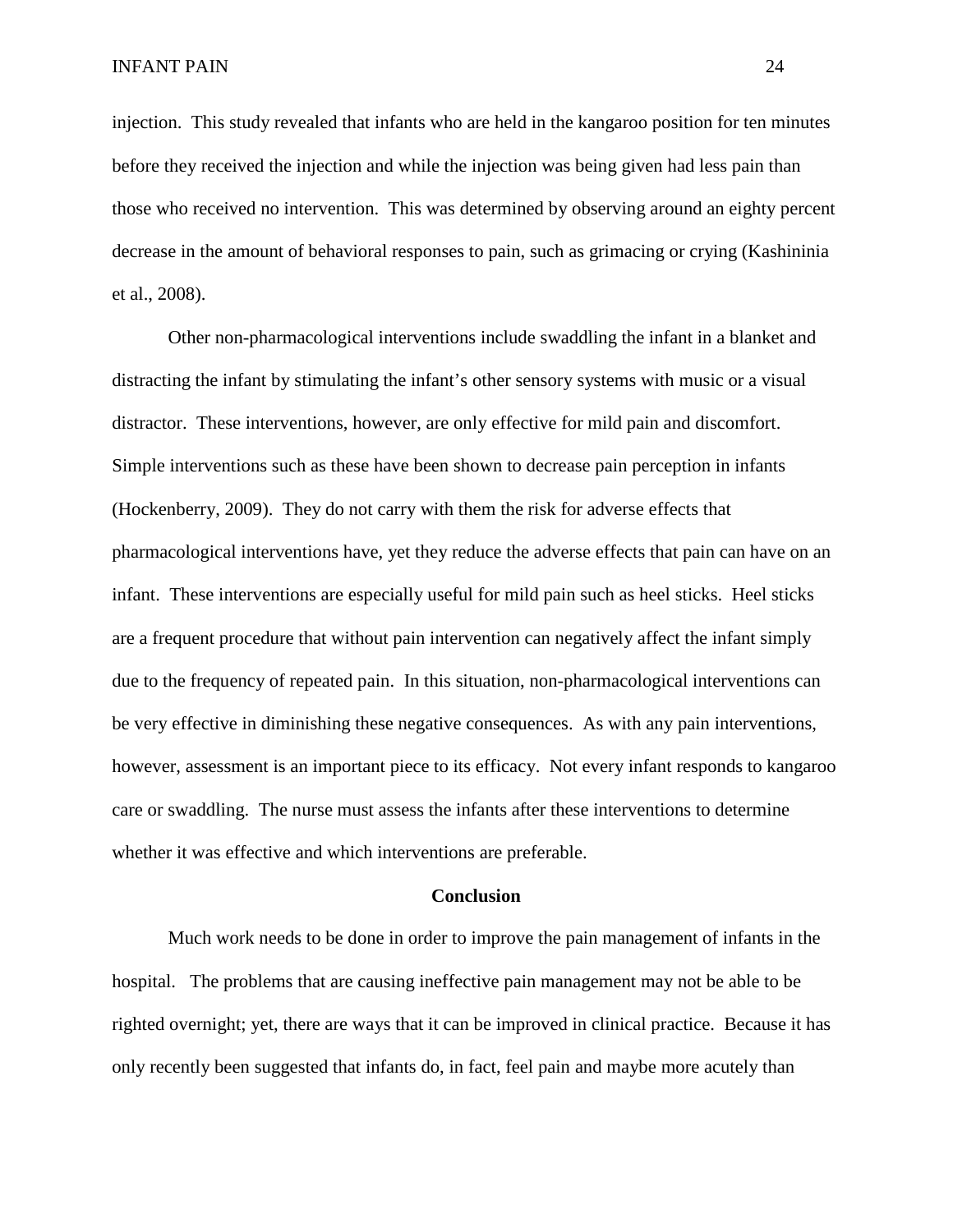adults, education of physicians and nurses is necessary. Also, because infants are not able to express their pain verbally, educating healthcare professionals about the signs of pain in infants is important as well. Seminars focusing on these issues could be implemented to increase knowledge on this subject. Written guidelines that outline protocol for pain assessments and interventions can also be helpful in improving pain management in infants. Research has found that with written protocols for pain management, infants were twelve times more likely to receive adequate assessments and interventions. Also, written guidelines decrease the subjectivity that comes with pain assessments made by nurses and physicians (Lago et al., 2005). The problem with inadequate assessment tools is not an easy issue to fix. Because infants are non-verbal there is no way to know exactly what kind of pain they are feeling and when they are feeling it. Still, there are some interventions that can be implemented quickly, such as the many non-pharmacological methods that can be used to manage pain. These interventions can be used for minor to moderate pain that is repeated frequently, such as heel sticks. There are many other factors that contribute to the under-medication of infants, including the adverse effects of opioids. This argument, however, does not take into account the developmental and psychological effects that occur when pain is not managed in infants. These developmental effects, research is finding, may, in fact, be worse than the side effects of pain medications. The fear of adverse effects has led to nurses' expressing their difficulties in obtaining orders for pharmacological interventions for pain from physicians. This is even more motivation for education of nurses and physicians about infant pain and interventions. Nurses are to be an advocate for their patients and a liaison between the patient and the physician. The nurse that has a good understanding of infant pain and interventions will be more effective in obtaining orders for pain management in the infant as well as assessing and intervening for infant pain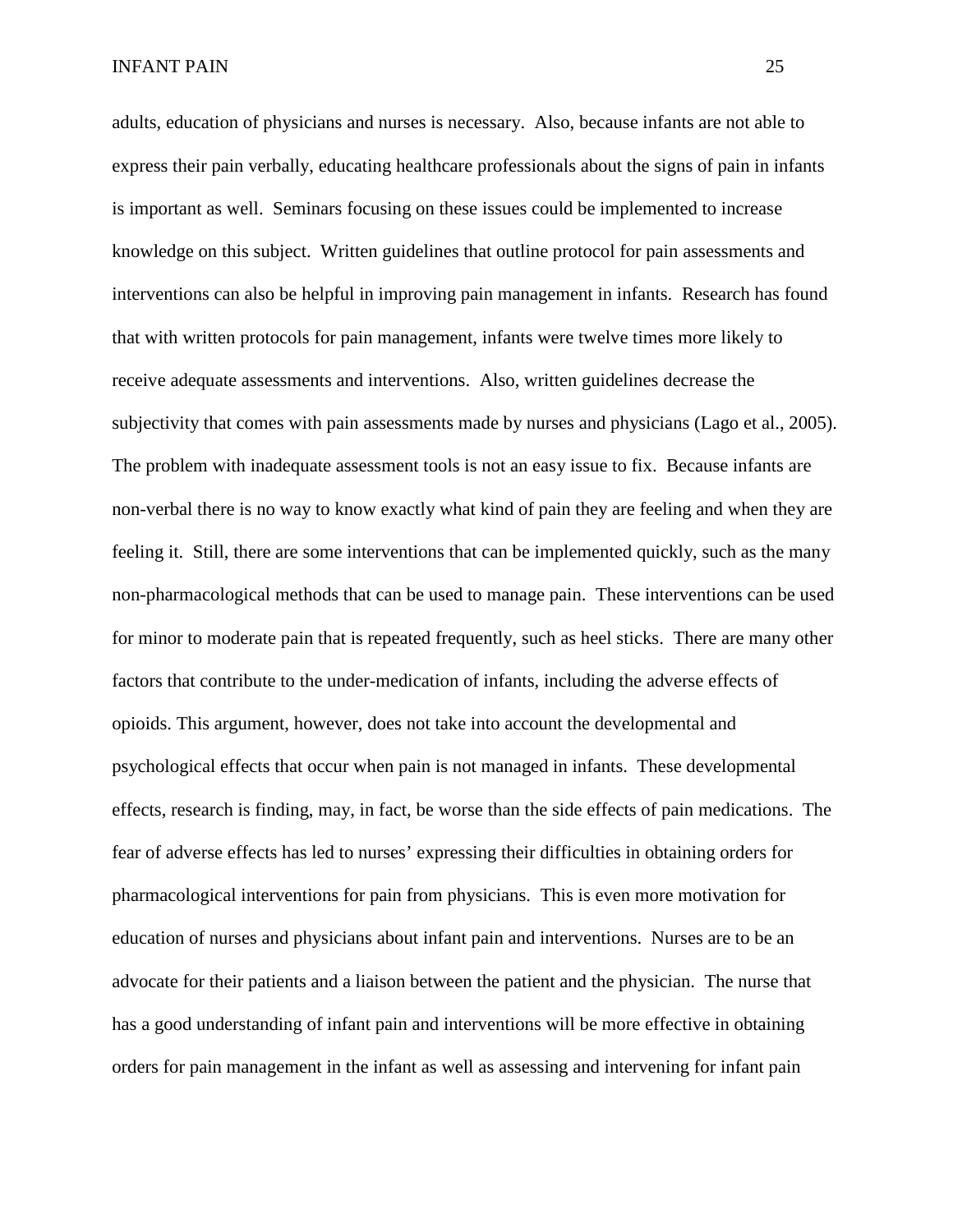(Reyes, 2003). Effective pain management in infants is not just a scientific issue, but it is an ethical issue. Effective pain assessment and management in infants directly correlates to the quality of care they are given, and healthcare professionals are committed to the welfare of their patients. They are entrusted to heal and not harm, so this issue of pain management is significant for those in this profession (Rouzan, 2001). The medical field has come a long way when it comes to pain management in infants; however, there is still much improvement to be done and infants are still not receiving the pain medication they need.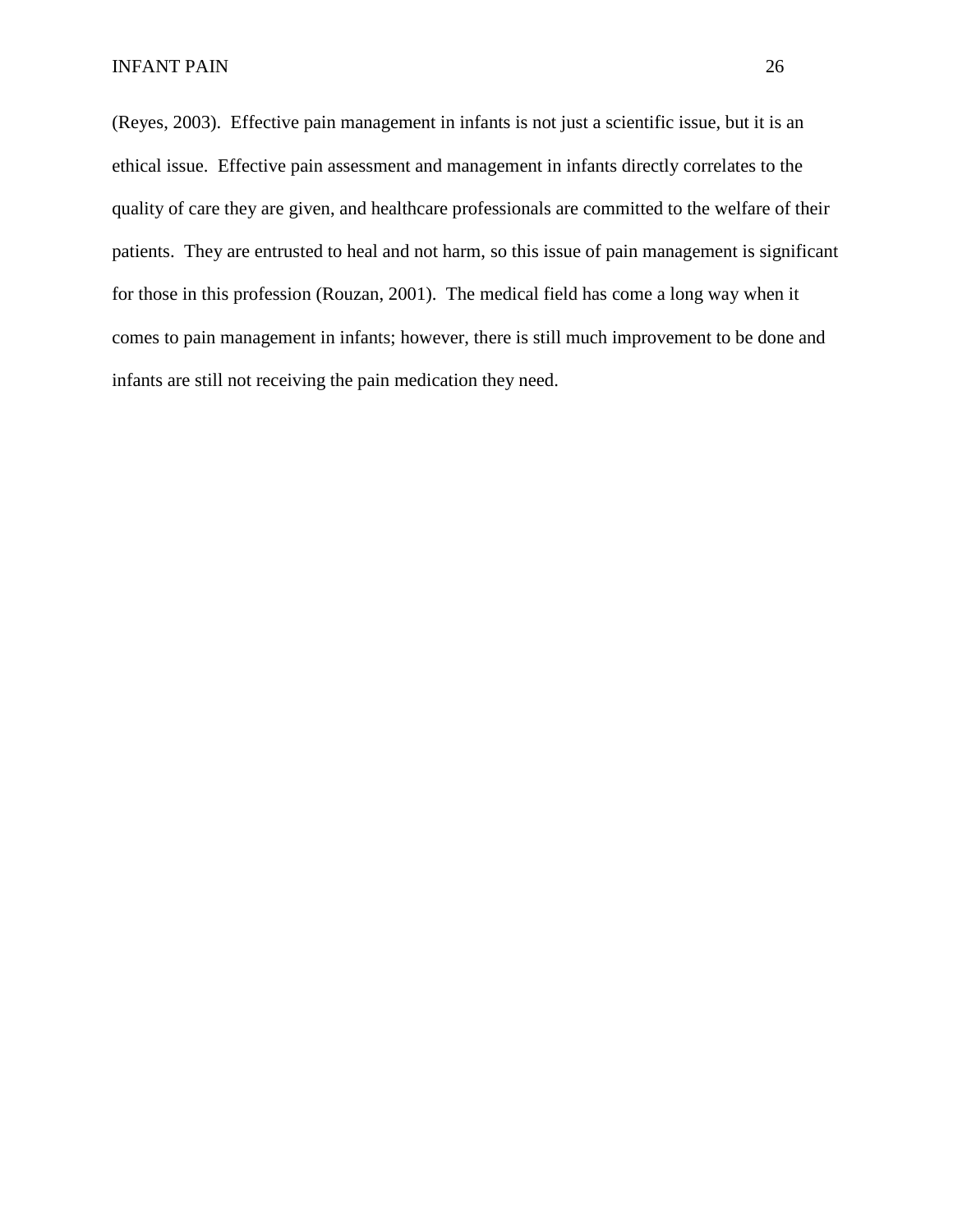### **References**

- Anand, K. (2007). Pharmcological approaches to the management of pain in the neonatal intensive care unit. *Journal of Perinotology, 27*, 4-11
- Bellieni, C.V., & Buonocore, G. (2008). Neonatal pain treatment: Ethical to be effective. *Journal of Perinotology, 28*, 87-88.
- Cignacco, E., Hamers, J., Stoffel, L., Van Lingen, R., Schutz, N., Muller, R., Zimmermann, L., & Nelle, M. (2008). Routine procedures in NICUs: Factors influencing pain assessment and ranking by pain intensity. *Swiss Med Weekly, 138*(33). 484-491.
- Davidson, M.R., London, M.L., & Ladewig, P.A. (2008). *Old's maternal-newborn nursing & women's health across the lifespan*, Upper Saddle River, NJ: Pearson Education, Inc.
- Faudi, A.S., Kasper, D.L., Braunauld, E., Hauser, S.L., Longo, D.L., Jameson, J.L. & Loscalzo, J. (2008). Pain transmission and modulatory pathways (Figure). In Harrison, *Pain: pathophysiology and management.* Retrieved from http://emedicaltextbook.blogspot.com/2008/07/pain.html
- Fellman, V. (2007). Pain in newborn infants: Fiction and fact. *Acta Paediatrica, 96,* 952-953.
- Fuller, B. (2001). Infant behaviors as indicators of established acute pain. *Journal for Specialists in Pediatric Nursing, 6*(3), 109-115.
- Grunau, R.E., Holist, L., & Peters, J.W. (2006). Long term consequences of pain in human neonates. *Seminars in Fetal & Neonatal Medicine, 11,* 268-275.
- Hatfield, L.A. (2008) Sucrose decreases infant biobehavioral pain response to immunizations: A randomized controlled trial. *Journal of Nursing Scholarship, 40*(3), 219-225.

Hockenberry, M.J. (2005). *Wong's essentials of pediatric nursing*, St. Louis, MO: Mosby, Inc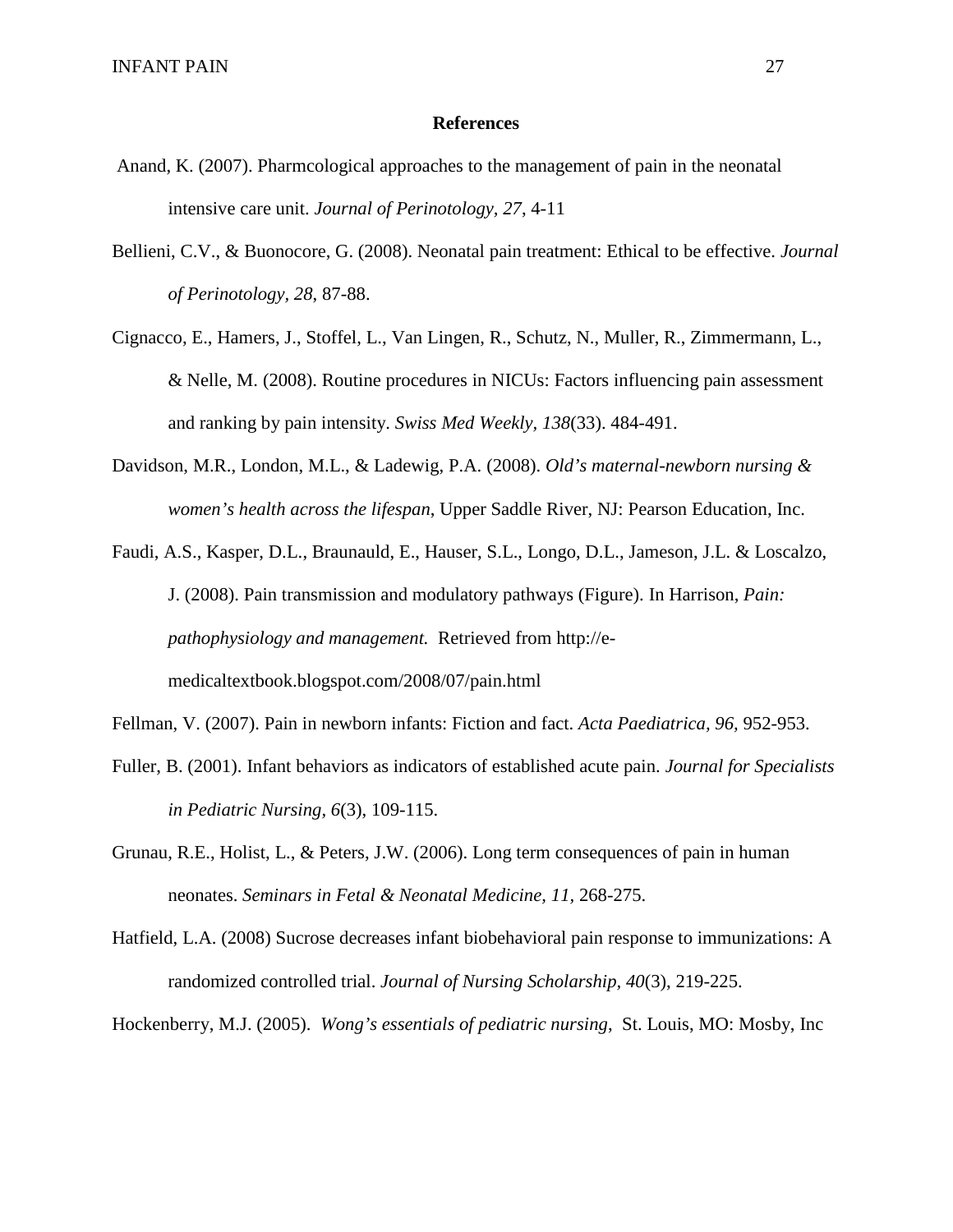- Kashaninia, Z., Sajedi, F., Rahgozer, M., & Noghabi, F.A.. (2008). The effect of kangaroo care on behavioral responses to pain of an intramuscular injection in neonates. *Journal for Specialists in Pediatric Nursing*, *13*(4), 275-280.
- Krechel, S.W., & Bildner, J. (1995). CRIES: A new neonatal postoperative pain measurement score– initial testing of validity and reliability. *Paediatric Anaesthesia*, *5,* 53-61.
- Lago, P., Guadagini, A., Merazzi, D., Ancora, G., Bellieni, C.V., & Cavazza, A. (2005). Pain management in the neonatal intensive care unit: A national survey in Italy. *Pediatric Anesthesia, 15*, 925-931.
- Leef, K.H. (2006). Evidenced-based review of oral sucrose administration to decrease the pain response in newborn infants. *Neonatal Network*, *25*(4), 275-284.
- Melhuish, S., & Payne, H. (2006). Nurses' attitudes to pain management during routine venepuncture in young children. *Pediatric Nursing, 18*(2), 20-23.
- Ponder, B.L. (2002) Effects of pain in the human neonate. *American Journal of Electroneurodiagnostic Technology*, *42*(4). 210-223, 232-234.
- Porter, F.L., Wolf, C.M., & Miller, J.P. (1999) Procedural pain in newborn infants: The influence of intensity and development. *Pediatrics, 104*(1).
- Porter, F.L., Wolf, C.M., Gold, J., Lotsoff, D., & Miller, J.P. (1997). Pain and pain management in newborn infants: A survey of physicians and nurses. *Pediatrics, 100*(4), 626-632.
- Razmus, I.S., Dalton, M.E., & Wilson, D. (2004) Pain management for newborn circumcision. *Pediatric Nursing, 30*(5), 414-427.
- Reyes, S. (2003). Nursing assessment of infant pain. *Journal of Perinatal Neonatal Nursing, 17*(4), 291-303.